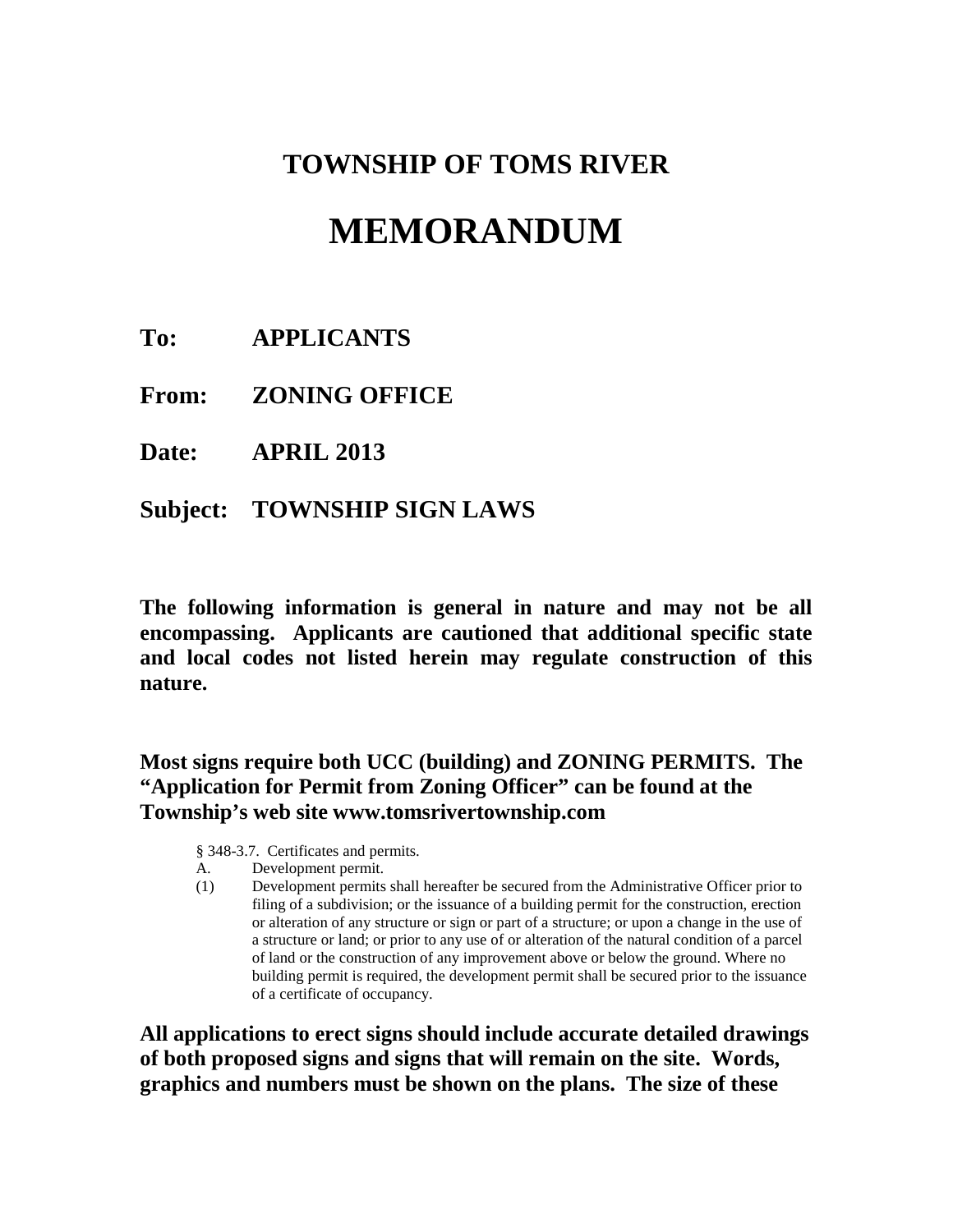*items of information* **(see definition) shall also be included on the plans. Dimensions of sign structures (cabinets, raceways, monuments, poles, etc.) must also be included on the drawings. Sufficient information must be provided to expedite the review of your application.**

**Applications to construct or add to ground mounted signs should include two (2) copies of the survey or engineered site plan indicating the location of the sign. Cabinet dimensions, height, setbacks, street address number and distance from adjoining ground mounted signs, etc. must be shown on the plans. As stated before, details and dimensions of existing signs to remain on the property must also be included in the application.**

**Wall mounted sign designs should depict the location of the sign on the façade. Cabinet dimensions, height above ground, etc. must be shown on the plans. Signs at shopping centers and strip malls must include a building plan marked to indicate tenant space location.**

### **DEFINITIONS:**

ANIMATED SIGN -- A sign which utilizes motion of any part by mechanical means or displays flashing, oscillatory or intermittent lights or appears to move due to movement of the viewer.

BANNER -- A sign having characters, letters or illustrations applied to cloth, paper or fabric of any kind, with only such material for backdrop.

BILLBOARD -- A structure utilized for advertising an establishment, an activity, a product, a service or entertainment, which is sold, produced, manufactured, available or furnished at a place other than on the property on which the said sign is located.

BOX SIGN -- A sign, the face of which is enclosed with a box-like structure.

DIRECTIONAL SIGN -- A sign which serves as an aid to motorists using the parking facilities of some establishment, which sign does not itself advertise the establishment and which meets the size requirements of this chapter.

GROUND SIGN -- A self-supporting sign connected to the ground and independent of any other structure.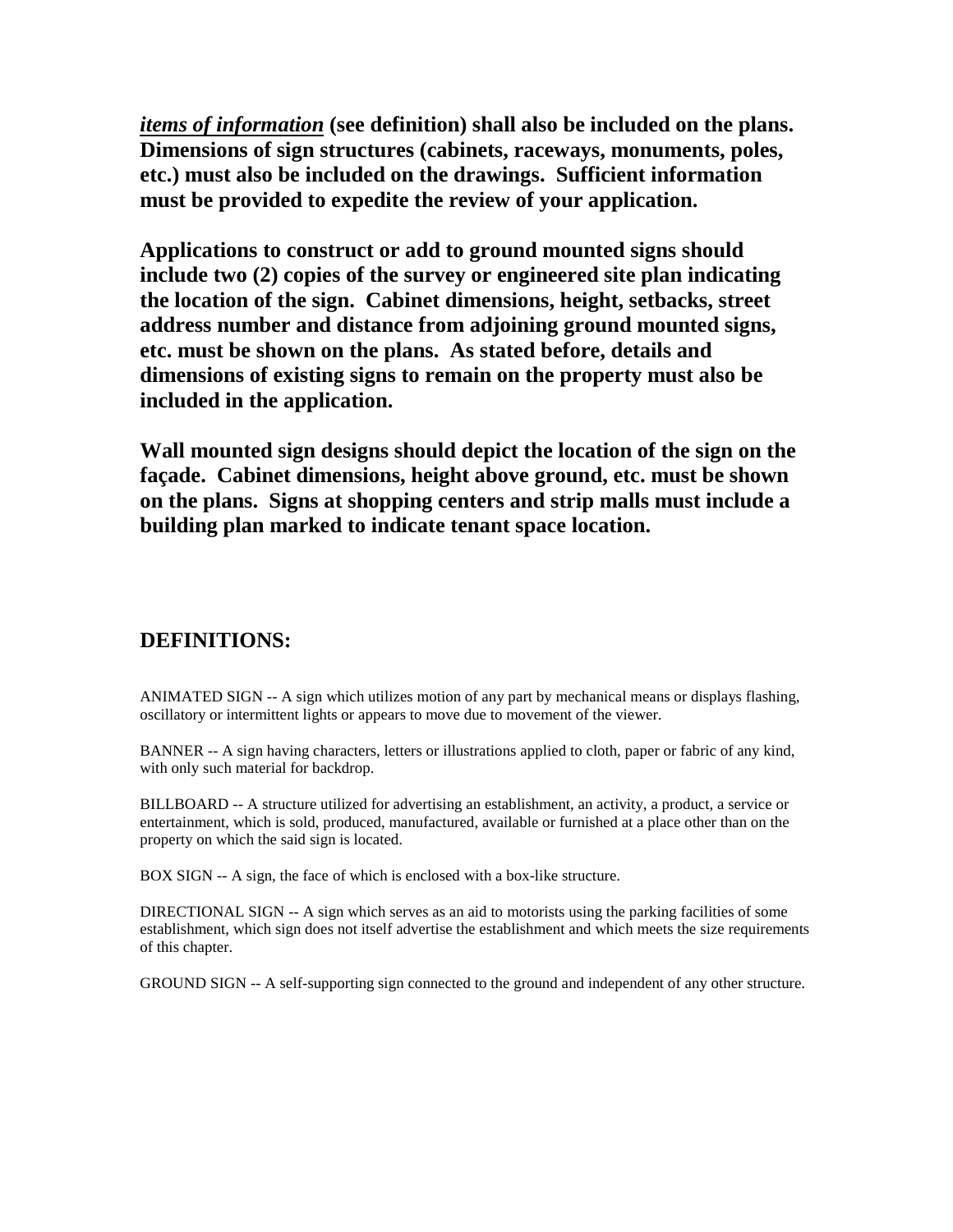ITEM OF INFORMATION:

A. As applied to a sign:

(1) A word, abbreviation, initial or the name of the establishment or proprietor up to a limit of seven words.

(2) A number, trademark or symbol if without lettering; if it contains lettering, see below; a telephone number or zip code shall be considered a single item.

(3) An illustration or design element and each broken plane of a sign, if there is more than one.

B. The following shall not constitute an "item of information":

(1) The second, third, fourth, fifth, sixth and seventh words of the name of the establishment.

(2) Lettering four inches or less in height.

(3) Letters or numbers carved into or applied in such a way that they are an architectural detail of a building, provided that they are not illustrated apart from the building, are not made of reflecting materials and do not contrast sharply in color with the building.

(4) The trademark or symbol itself if it incorporates lettering larger than four inches; provided, however, that the words which are a part of the trademark are counted as "items of information."

(5) Directional signs.

(6) Street numbers.

NAMEPLATE SIGN -- A sign indicating the name and/or profession or address of a person or persons residing on the premises or legally occupying the premises.

POLITICAL SIGN -- A sign which indicates the name, cause or affiliation of anyone seeking public office or which refers to an issue for which a public election is scheduled to be held.

PROJECTING SIGN -- A sign other than a wall sign suspended from or attached to a building or wall in a manner which is other than parallel to the said building or wall, including a sign hung under a marquee or canopy.

REAL ESTATE SIGN -- A sign erected by the owner or his agent indicating that the property on which the sign is located is for rent, sale or lease.

ROOF SIGN -- A sign erected or constructed above the eaves, roofline or parapet line of any building.

SETBACK -- The horizontal distance between a building or structure and any front, side or rear lot line, measured perpendicular to such lot lines at the point where the building is closest to such lot lines (see § 348-5.4B). [Amended 12-9-2003 by Ord. No. 3843-03]

SHINGLE -- A small sign identifying a professional use. [Added 11-9-1994 by Ord. No. 3059-94]

SIDEWALK OR SANDWICH SIGN -- A movable sign not secured or attached to the ground.

SIGN -- A visual communication that is used for the purpose of bringing the subject thereof to the attention of others. The term does not include buildings themselves, traffic signs or other official messages displayed within the public right-of-way. "Signs" include letters, numbers, symbols, trademarks, illustrations or designs as they may appear on signs, billboards, banners, storefronts, marquees, canopies and other stationary visual media on or off the premises of the activity to which the message pertains. A sign may also be described as a street graphic.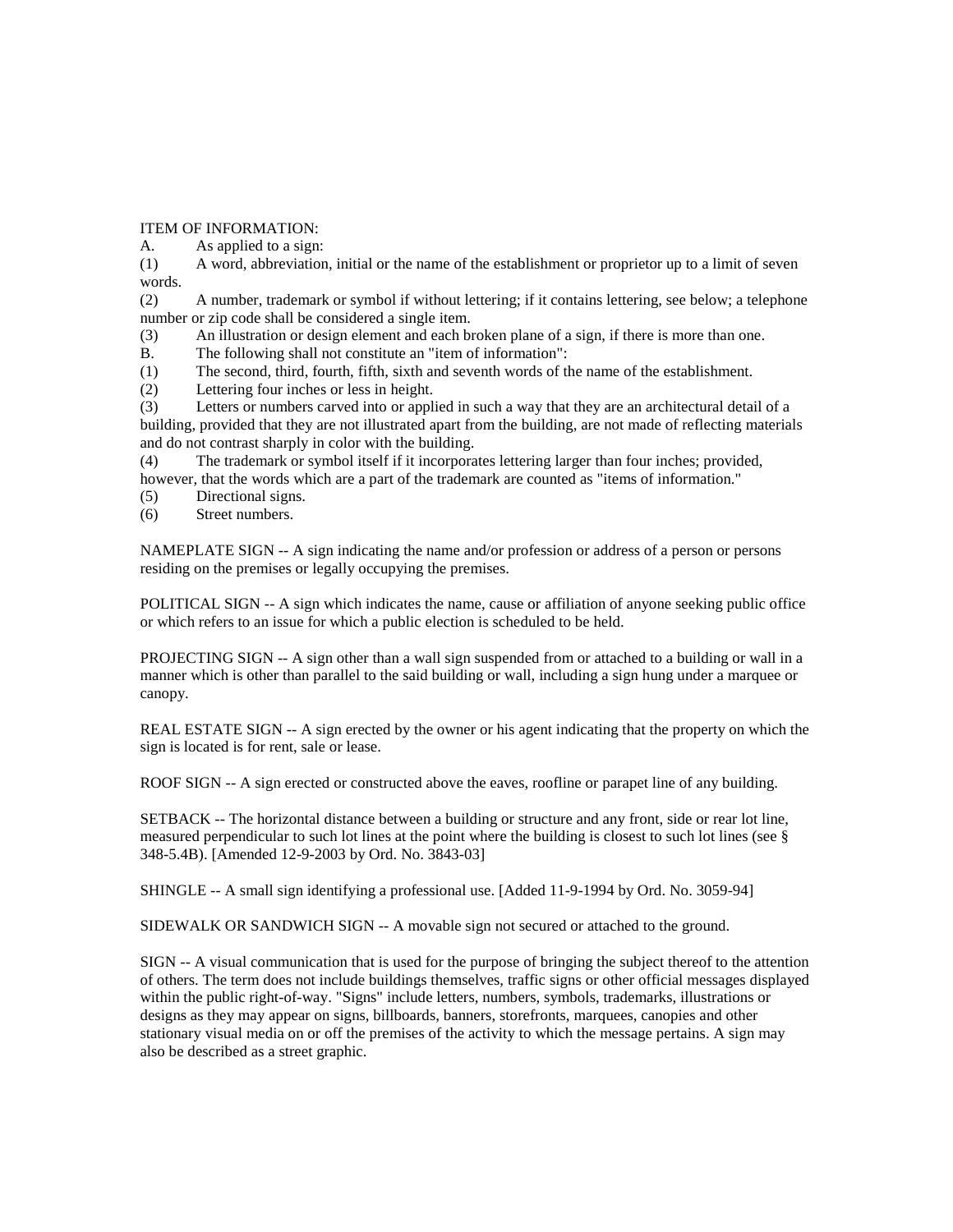SIGNABLE AREA -- The area on the facade of a building, usually below the roofline, which is free of openings, such as doors or windows, and which may be used for a sign without disrupting major architectural details.

SIGN AREA -- For purposes of this chapter and to calculate the amount of area utilized by proposed signs, individual letters or numbers pinned separately to a wall background shall be measured for their area by the sum of the area of the individual rectangles that enclose each letter. Otherwise, the area of a sign shall be the entire face of a box, wall or projecting sign. The total area of the rectangle which encloses the message of a ground sign shall be counted, including all ornamentation, embellishments and symbols, but excluding the supporting structure which does not form part of the sign proper or of the display. The area of a double or multifaced sign shall be the area of the largest vertical plane within the outline of the sign as seen from any one vantage point on a public right-of-way.

SNIPE SIGN -- A sign which is tacked, nailed, posted, pasted, glued or otherwise attached to trees or other natural features, poles, stakes or fences or to other objects with the message appearing thereon not applicable to the present use of the premises or structures upon which such sign is located.

SPECIAL EVENT SIGN HANDOUT POSTED ON THE TOWNSHIP'S WEB SITE. CLICK DOWNLOADS ON THE MAIN MENU OF THE HOME PAGE

SUBDIVISION SIGN -- A sign designating and identifying a subdivision or housing development.

SUPER GRAPHIC -- The application of paint, acrylic or other material directly onto a permanent wall in such a manner as to create an aesthetic design.

TEMPORARY SIGNS -- One which indicates a special event or transient feature lasting 30 days or less, which sign is displayed for 35 days or less. (ALSO, SEE SPECIAL EVENT SIGN HANDOUT POSTED ON THE TOWNSHIP'S WEB SITE. CLICK DOWNLOADS ON THE MAIN MENU OF THE HOME PAGE)

TIME-AND-TEMPERATURE SIGNS -- A sign which indicates actual time and/or current temperature.

WALL SIGN -- A sign attached to, painted on or erected against a wall or flat vertical surface of a structure which extends not more than 12 inches from the face of the structure.

WIND DEVICE -- Any streamer, propeller, pennant or similar device that is activated by the wind.

WINDOW SIGN -- A sign affixed to a window or visible through that window from the exterior.

### PLEASE SEE ATTACHED SIGN CODE

Last revised April 12, 2013

Z:\MAC\SignLaws revised April 12, 2013 – Microsoft Word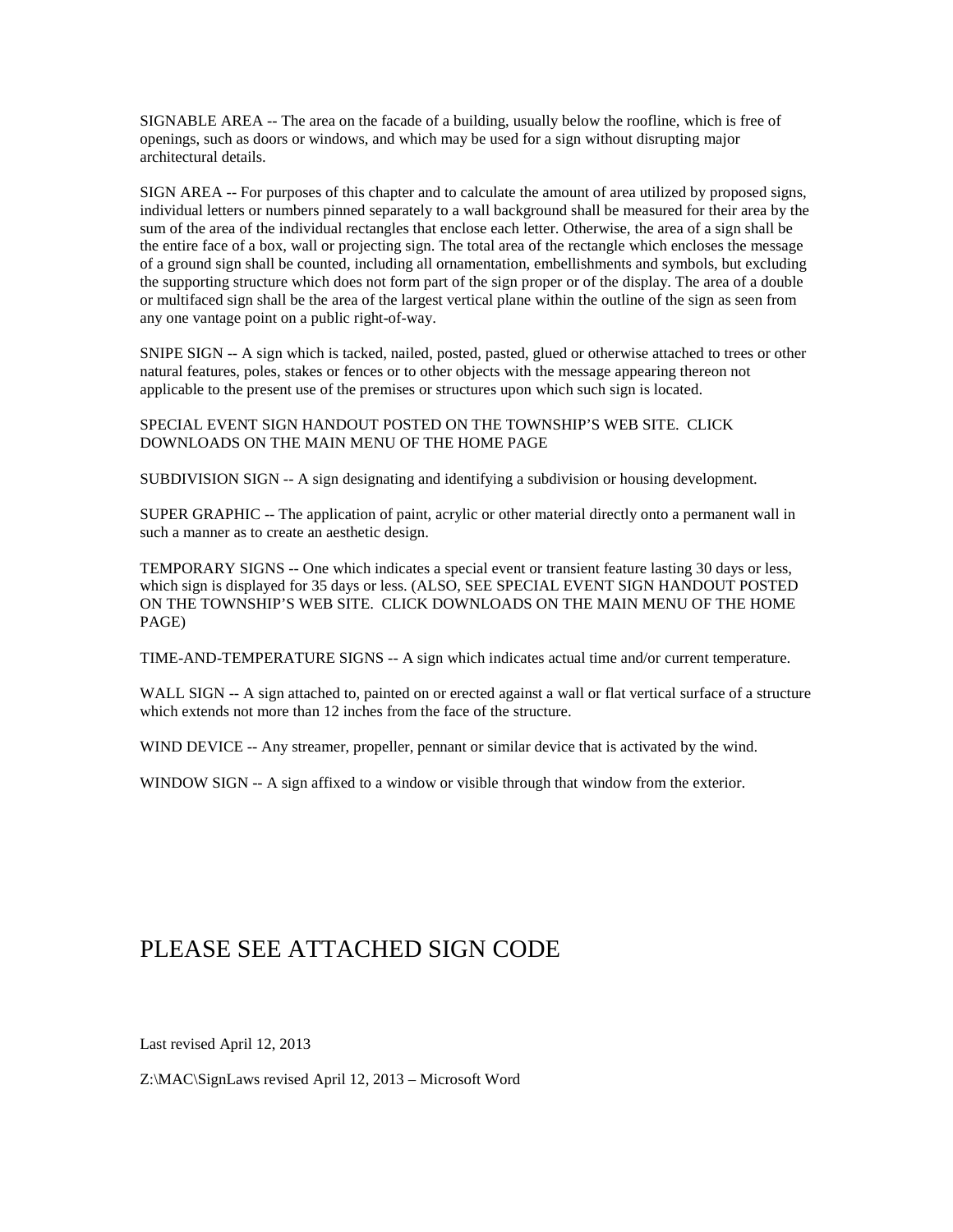## CODE SECTION 348-8.26 SIGNS

[A.](http://ecode360.com/12011967#12011968#12011968) \*Permitted signs and specific requirements. Signs are permitted to be erected and maintained by each establishment in the Township only under the controls and limits set forth in this section. The controls contained in this section are designed to apply to signs which are so located as to be seen from the right-ofway of a street or highway or any vehicular circulation area. The regulations contained herein do not apply to any street which is visible only from the premises owned or occupied by the owner of the sign. In general, subject to specific regulations contained herein, each establishment may display one ground sign and as many other signs as desired so long as the number of items of information displayed does not exceed the numbers of items allowed. *Editor's Note: For an explanation of the asterisk (\*), see the definition of "variance" in § [348-2.3](http://ecode360.com/12011967#12009840#12009840).* 

[Amended 9-25-1991 by Ord. No. 2859-91]

[\(1\)](http://ecode360.com/12011967#12011969#12011969) Items of information.

- [\(a\)](http://ecode360.com/12011967#12011970#12011970) Each establishment is entitled to display signs containing up to a total of seven items of information on each street or parking lot on which it has either access or frontage. The name of the establishment or proprietor shall count as one item of information so long as it does not exceed seven items. If it does exceed seven items, each additional item shall be counted against the permitted total of seven.
- [\(b\)](http://ecode360.com/12011967#12011971#12011971) Actual time and current temperature information are not included in the count of items of information. When the display is intermittent, the highest total count of items of information readable at any one time is used. Names of current attractions or up to four current performers displayed on theaters containing at least 200 permanent seats shall not count as items of information.
- [\(2\)](http://ecode360.com/12011967#12011972#12011972) Tables of basic design elements. Five tables of basic design elements for signs (Figure No. 8) are hereby made a part of this section. Each table shall apply to a specified portion of the Township as set forth in the table. General regulations shall apply except where specific regulations are provided.

[Amended 6-12-2012 by Ord. No. 4354-12]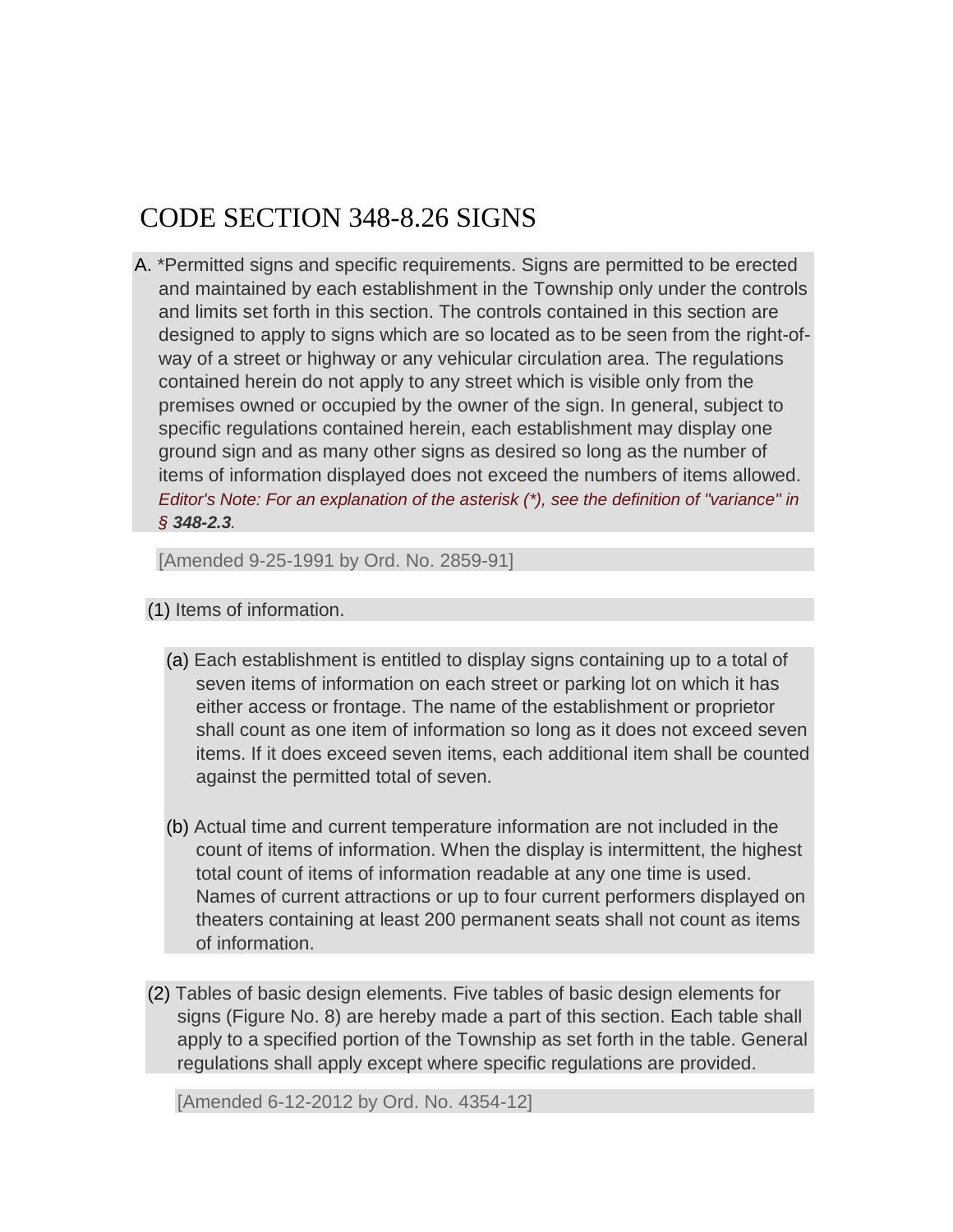#### **Figure 8 Tables of Basic Design Elements (All numbers given are maximum allowed)**

Table 1: New Jersey Route No. 37 from Garden State Parkway to eastern terminus, both sides, and that portion of the balance of New Jersey Route No. 37 which is zoned other than residential.

| Area            | Ground<br>Sian | Heiaht  | <b>Projecting</b><br>Sian | <b>Wall Sign Percentage of</b><br>Signable Area |
|-----------------|----------------|---------|---------------------------|-------------------------------------------------|
| 150 square feet |                | 30 feet | Not allowed               | 40%                                             |

Table 2: New Jersey Route No. 35 Northbound for its entire length, both sides, and those portions of New Jersey Route No. 35 Southbound and Bay Boulevard zoned other than residential.

| Area           | Ground<br>Sian | <b>Height</b> | <b>Projecting</b><br>Sign | <b>Wall Sign Percentage of</b><br>Signable Area |
|----------------|----------------|---------------|---------------------------|-------------------------------------------------|
| 40 square feet |                | 18 feet       | 20 square<br>feet         | 40%                                             |

Table 3: \*Signs within areas zoned VO, VB, DS and VS and lying south of Route 37, east of the Garden State Parkway, north of the Toms River, and west of Lexington Avenue, all of which lie in the Toms River Business Improvement District (TR BID) area, shall be subject to the following limitations: *Editor's Note: For an explanation of the asterisk (\*), see the definition of "variance" in § [348-2.3](http://ecode360.com/12011967#12009840#12009840).* 

| Area           | <b>Ground</b><br>Sian | Height  | <b>Projecting</b><br>Sian | <b>Wall Sign Percentage of</b><br>Signable Area |
|----------------|-----------------------|---------|---------------------------|-------------------------------------------------|
| 32 square feet |                       | 12 feet | 6 square feet             | 40% but not to exceed 60<br>square feet         |

The majority of the background area of ground, wall and projecting signs, exclusive of any letters, words or symbols, shall be earth tones or dark color. Earth tone is a muted or flat color scheme that draws from a color palette of browns, tans, grays, greens, whites and some reds, emulating natural colors found in soil, moss, trees and rocks.

- 1) Wall signs:
	- a) Super graphic designs and wall signs painted on a building facade are permitted. Murals are permitted, but shall not be considered wall signs for the purpose of limiting the permitted area of the mural. In order to qualify for consideration as a mural, it must not contain advertising and it shall not identify the name of a business. Murals shall be subject to the prior approval of the TR BID and Toms River Planning Board, and shall have a historic or civic theme.
	- b) External illumination is permitted.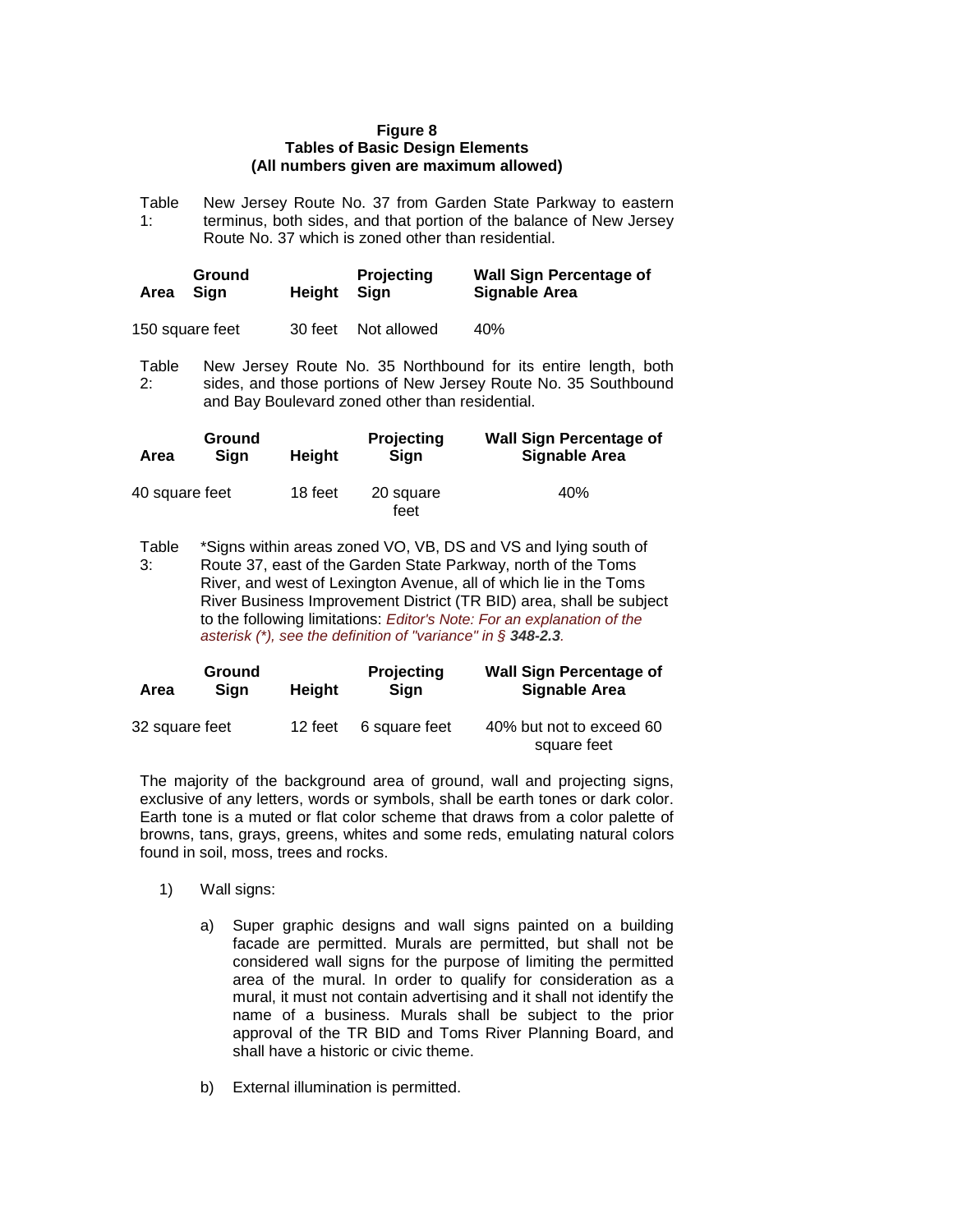- c) Internally illuminated signs are prohibited. However, individual letters of raceway-type signs may be internally illuminated, provided the internally illuminated portion of the sign is limited to the business name and logo.
- d) Raceways must be painted or constructed so as to match the building color or construction.
- e) The special situation for one-story commercial buildings as provided in Subsection **[C\(8\)](http://ecode360.com/12011967#12012036#12012036)** does not apply in the TR BID area, which means that no wall sign may extend above the roofline.
- f) Wall sign criteria as provided in Subsection **[A\(4\)](http://ecode360.com/12011967#12011983#12011983)** applies in the TR BID area, except with respect to sign height, which shall not exceed 18 feet and shall not extend above the height of the facade to which it is attached.
- g) Each establishment is limited to one wall sign on each side of the building that is located on and faces a street, parking area and/or vehicle circulation aisle.
- h) The maximum area devoted to wall signs shall be separately applied to each facade to which they are applied.
- i) In multitenant buildings, the wall sign shall not extend beyond the tenant's wall.
- 2) Ground signs:
	- a) Signs shall be placed on private property at least 15 feet from the street curb and five feet from the sidewalk.
	- b) External illumination is permitted.
	- c) There shall be no internal illumination.
	- d) In order for a ground sign to be placed between a building and the street, the building must be set back at least 20 feet from the street right-of-way line it faces.
	- e) The sign must be at least 25 feet from a ground sign on an adjacent property.
	- f) Notwithstanding other sight triangle provisions in this code to the contrary, signs located within 20 feet of a street curbline, and for a distance 100 feet from an intersecting street curbline, shall not occupy the space between 30 inches and 7.5 feet above the ground. This prohibition does not apply to sign supports one foot or less in diameter.
- 3) Window signs:
	- a) Lettering and logos, consisting of individual silk-screened, vinyl, foil or painted lettering, may be applied directly to windows and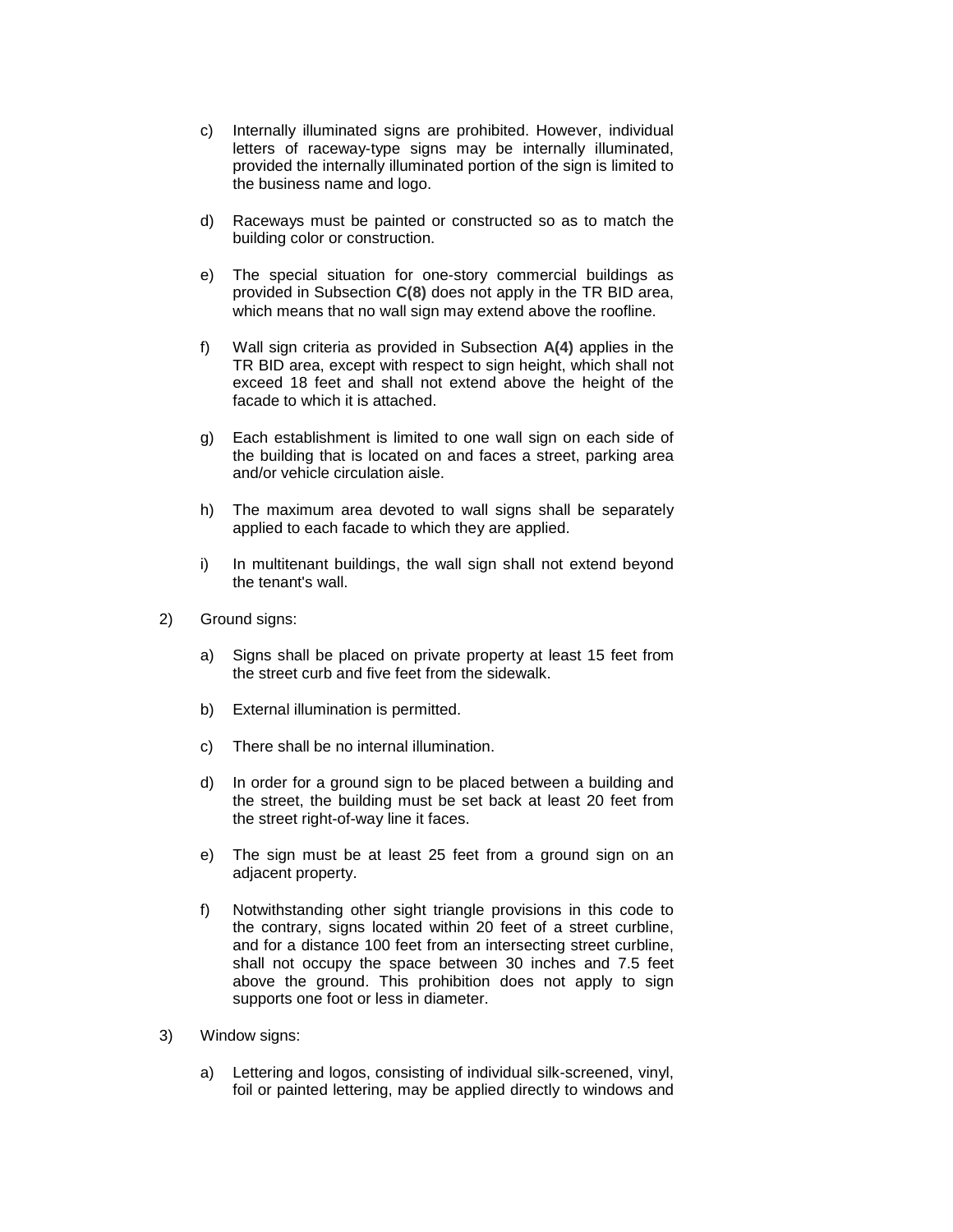shall not exceed 25% of each such window area or 10 square feet, whichever is less.

- b) Business name, logo, credit card decals, and hours of operation may be applied to the glass area of a door and shall not exceed 25% of such glass area or five square feet, whichever is less.
- c) Temporary signage for sales or promotions related to business use are permitted to be placed in the window area as long as the total signage in the window area does not exceed the standards set forth in Paragraph a) of this subsection. For the purposes of this subsection, signage shall be considered temporary if it is easily removable and is displayed for a maximum of 14 days for any particular promotion. Temporary signs shall not be electronic or internally illuminated.
- d) In multitenant buildings, window signs may only be used for the tenant with the window frontage. Nonresidential tenants located above the first floor may place a sign in one of their windows on each facade of the building indicating only the name of the nonresidential use, subject to the sign not exceeding 25% of the window area or four square feet, whichever is less.
- e) For the purpose of this code subsection only, window area shall include the total area of all frame(s), sashes, and glass located in the wall of a building. Glass area in a door shall not be considered window area.
- 4) Prohibited signs:
	- a) Reader boards, changeable-letter signs, electronic displays and similar devices.
	- b) Backlighted plastic or translucent signs.
	- c) Internally illuminated signs.
	- d) Neon light signs, outlines or borders.
	- e) Bare bulb illumination.
	- f) Revolving, blinking, flashing, or sequential lighting.
	- g) Roof signs.
	- h) Pennants, pennant banners, streamers or balloons except as provided under Figure 8, Table 3, "Special Events."
	- i) Signs using items of information such as "Stop," "Slow," "Warning," or "Danger" except as may customarily be called for in the public domain or as may otherwise be required by the approving authority as a part of site plan review.
	- j) Fabric signs with the exception of awning, special event, and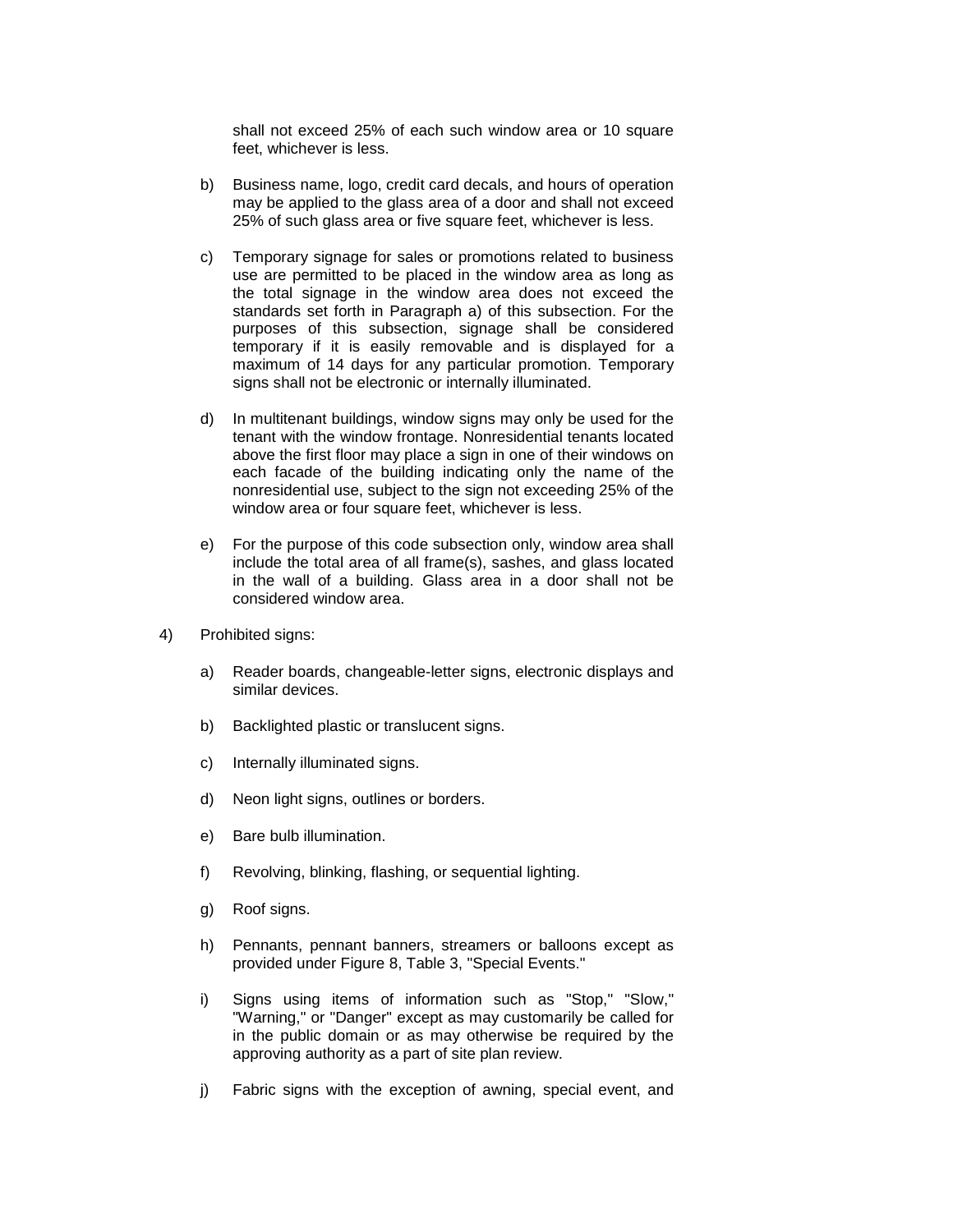temporary window signs.

- 5) Projecting signs:
	- a) External illumination is permitted.
	- b) Illumination by any other means is prohibited.
	- c) May project a maximum of three feet from the building wall.
	- d) Are subject to Subsection **[A\(7\)](http://ecode360.com/12011967#12011992#12011992)**.\* *Editor's Note: For an explanation of the asterisk (\*), see the definition of "variance" in § [348-2.3](http://ecode360.com/12011967#12009840#12009840).*
	- e) Notwithstanding other codes to the contrary, no sign shall be closer than 15 feet to another projecting sign.\*
- 6) Hanging signs:
	- a) Signs that hang below canopies may not exceed four square feet in size.\*
	- b) Are subject to Subsection **[A\(7\)](http://ecode360.com/12011967#12011992#12011992)**.\*
	- c) May extend from the building front to the outer edge of the canopy less one foot at either end.\*
- 7) Awnings and awning signs:
	- a) Awnings shall not be supported from the ground.
	- b) Items of information on the vertical awning face parallel to the street frontage is limited to lettering and one logo occupying no more than 2/3 of the height of the awning vertical surface.
	- c) Items of information may also occupy up to 1/4 of slanted awning surface.
	- d) Awnings may project up to six feet from the first floor wall and have a maximum vertical height of four feet.\*
	- e) Awnings projecting into a public right-of-way must have prior approval from the appropriate public entity.
	- f) Above the first floor, awnings are limited to cover the individual window areas only.
	- g) Items of information such as lettering and logos may not exceed the wall sign height limitation.
	- h) Internal illumination is prohibited.
- 8) Special signs for retail, restaurant and service businesses only:
	- a) One cafe or restaurant menu as used on the table may be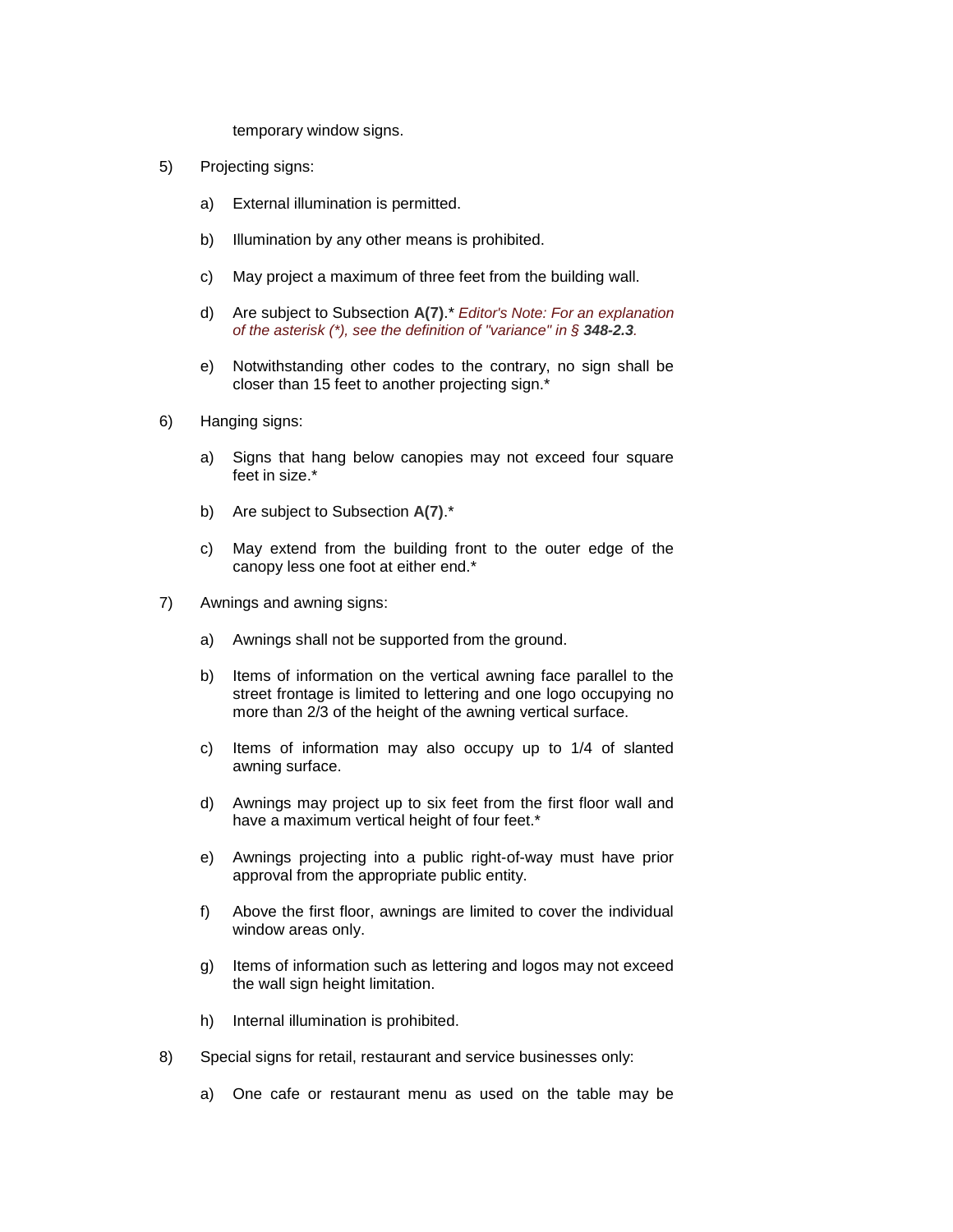mounted on the building neatly in a wood or metal frame covered by glass, or applied to the inside of the window.

- b) One chalkboard menu or sandwich board sign may be used by each tenant at sites that do not have ground signs. The chalkboard or sandwich board sign may be placed on the ground or sidewalk adjacent to the building in front of the tenant space, but it shall not obstruct pedestrians. Said sign must be framed black, white or green chalkboards with the establishment name or logo permanently affixed and have a maximum size of 24 inches by 36 inches, They are to be used only during the establishment's business hours and stored indoors after hours. Signs can only advertise or relate to the business on the premises.
- c) Temporary signs for sidewalk sales and other promotions not covered elsewhere herein shall be subject to the issuance of permits for special events.
- d) Removable window or door signs for operational information, e.g., "Open," "Closed," "On Vacation," must be typed or professionally lettered and no larger than one square foot in size.
- 9) Exempted signs. The following signs do not need a permit:
	- a) Building tenant directory wall signs up to a maximum size of 18 inches by 24 inches that do not project more than six inches from the wall surface.
	- b) One real estate sign permitted pursuant to Subsection **[B\(6\)](http://ecode360.com/12011967#12012015#12012015)**, limited in size to 12 square feet and four feet in height in all nonresidential zones within the TR BID. Said sign shall not be placed within the sight triangle area set forth in Paragraph 2)f) of this subsection regulating the location of ground signs.
	- c) Temporary window signs.
	- d) Special signs as set forth in Subsection 8) herein.
- 10) Additional provisions:
	- a) Lettering style shall be limited to serif style, "Souvenir Bold," "Caslon," "Korinna," nonserif, "Copperplate," "Helvetica," or other style approved by the special review board for the village area appointed by resolution of Township Council.
	- b) Signs shall be removed within three months after the business has ceased.
- 11) The special review board for the village area, appointed by resolution of Township Council, shall have the authority to review and approve or disapprove signs. Approval shall only be given by the special review board for signs that fully conform to the provisions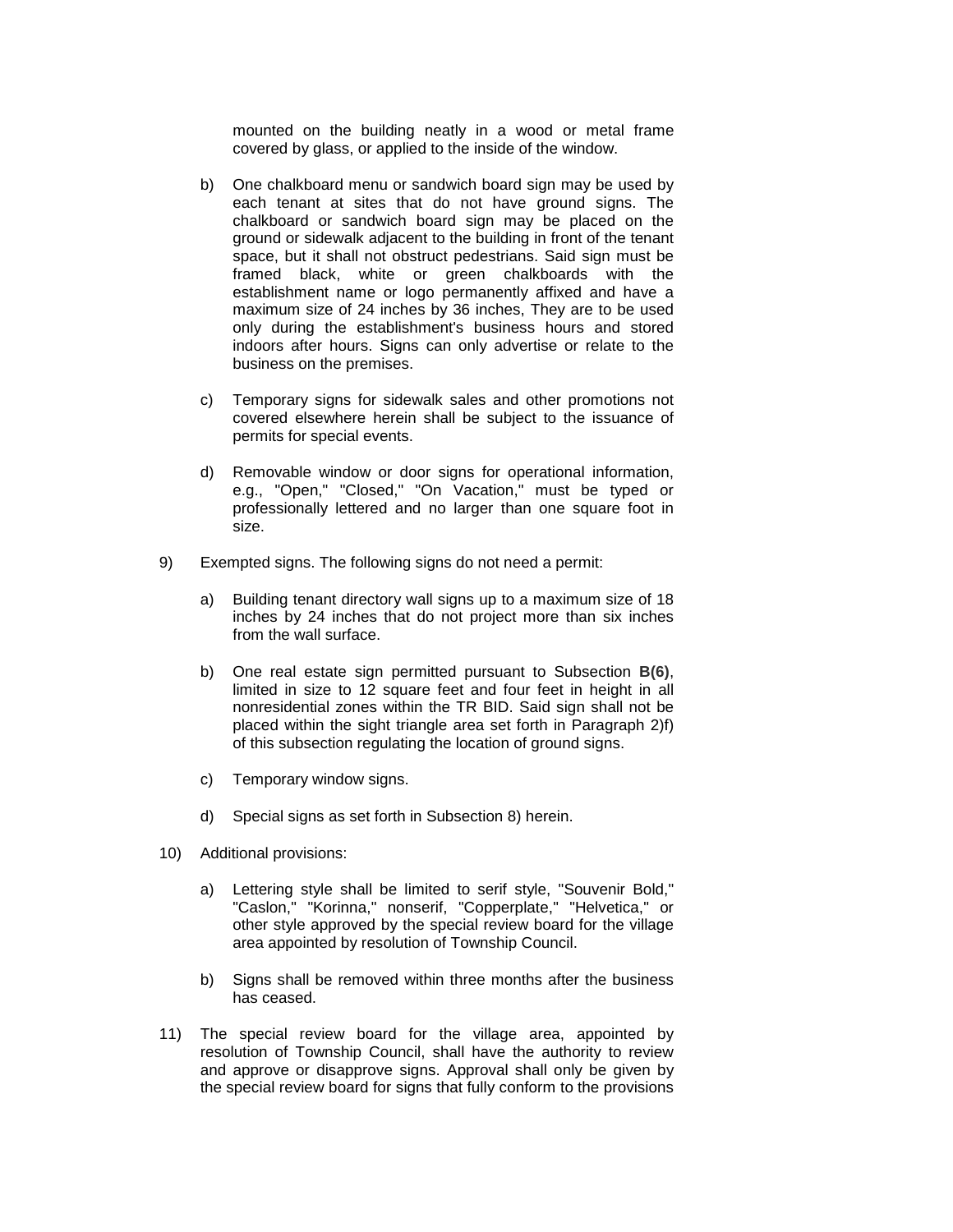set forth herein. Variances or other deviations from the provisions herein shall be heard by the Planning Board except in the case of signs proposed in connection with a special reasons variance, in which case any variances or deviations from these provisions shall be heard by the Zoning Board of Adjustment.

| Zone<br>(per<br>Zoning<br>Map)                                         | <b>Speed</b><br>Limit<br>(mph) | Lanes<br>of<br><b>Traffic</b> | Ground<br>Area<br>(sq. ft.) | Sign<br><b>Height</b><br>(feet) | Projecting<br><b>Height</b> | <b>Wall Sign</b><br>Percentage<br>of Signable<br>Area |
|------------------------------------------------------------------------|--------------------------------|-------------------------------|-----------------------------|---------------------------------|-----------------------------|-------------------------------------------------------|
| All<br>business<br>and<br>industrial<br>zones                          | 25                             | $\overline{2}$                | 25                          | 16                              | 16 square<br>feet           | 40%                                                   |
|                                                                        |                                | $\overline{\mathbf{4}}$       | 40                          | 18                              |                             |                                                       |
|                                                                        | 50                             | $\overline{2}$                | 60                          | 20                              | Not<br>allowed              | 40%                                                   |
|                                                                        |                                | $\overline{\mathbf{4}}$       | 90                          | 22                              |                             |                                                       |
| All<br>residential<br>and rural<br>zones                               | 25                             | $\overline{c}$                | 20                          | 12                              | 12 square<br>feet           | 20%                                                   |
|                                                                        |                                | $\overline{\mathbf{4}}$       | 30                          | 14                              |                             |                                                       |
|                                                                        | 50                             | $\overline{2}$                | 35                          | 14                              | Not<br>allowed              | 20%                                                   |
|                                                                        |                                | $\overline{\mathbf{4}}$       | 65                          | 16                              |                             |                                                       |
| All office<br>zones<br>and<br>hospital-<br>medical<br>service<br>zones | 25                             | $\overline{2}$                | 20                          | 12                              | 12                          | 30%                                                   |
|                                                                        |                                | $\overline{\mathbf{4}}$       | 30                          | 14                              | 16                          |                                                       |
|                                                                        | 50                             | $\overline{2}$                | 35                          | 14                              | 12                          | 30%                                                   |
|                                                                        |                                | $\overline{\mathbf{4}}$       | 65                          | 16                              | 16                          |                                                       |

#### **Table 4: Balance of Township not included in Table 1, 2, 3 or 5**

**Notes:**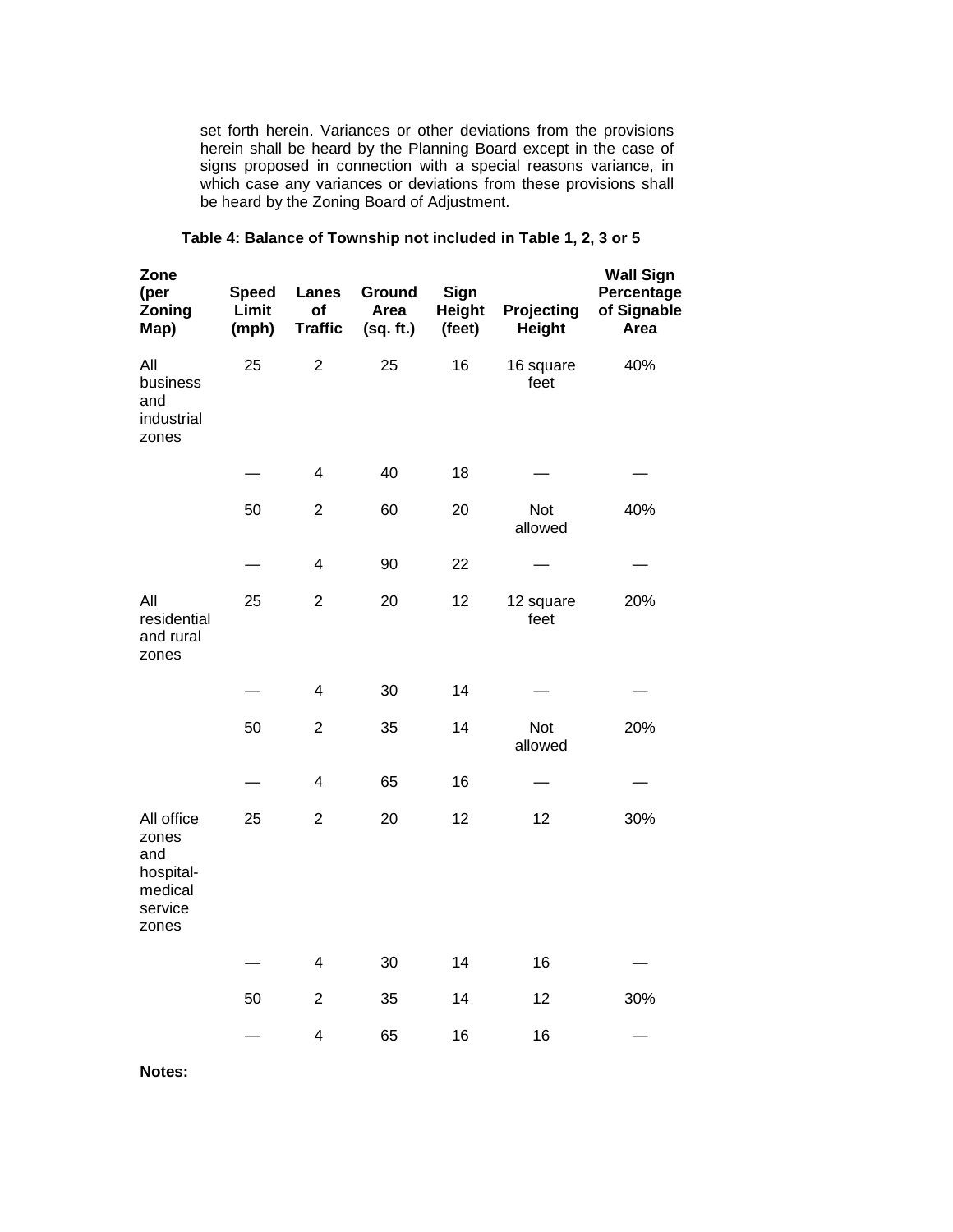#### **Notes:**

- 1. For speed limits of 40 miles per hour and above, 50 miles per hour applied. For all speed limits below 40 miles per hour, 25 miles per hour applied.
- 2. For all office zones and hospital medical service zones, one ground sign or one projecting sign allowed only.

#### **Table 5: Village Office Zone**

[Added 11-9-1994 by Ord. No. 3059-94]

| Area           | Ground<br>Sian | Heiaht | <b>Projecting</b><br>Sian | <b>Wall Sign Percentage of</b><br>Signable Area |
|----------------|----------------|--------|---------------------------|-------------------------------------------------|
| 28 square feet |                | 6 feet | Not allowed               | Not allowed                                     |

#### **Special Regulations for Village Office Zone**

- 1. No neon signs permitted.
- 2. No window signs permitted with the exception of small signs on doors labeling the name of the business and informing pedestrians of business hours.
- 3. Indirect lighting and back-lighted signs permitted. Direct lighting permitted, provided that fixtures are ground-mounted with adequate shielding and/or landscaping.
- 4. No reader boards, changeable-letter signs, electronic display signage nor similar type devices will be permitted.
- 5. A two-square-foot shingle shall be permitted on each wall of the building.
- 6. Letter style, color, material and general design shall be in keeping with the residential professional office neighborhood character.
- 7. Details for any proposed sign construction shall be submitted to the Toms River Township Planning Board's Architectural/Landscape Review Committee for review and approval. This Committee shall have the power and the right to approve or disapprove proposals not specified by this chapter, including the configuration and decoration of street furniture, kiosks, directories and other such signs and displays which consist of statuary or other objets d'arts. They may also allow a reduction in the required distance between signs and may relax limitations on the Special Regulations for Village Office Zone for good cause.
- [\(3\)](http://ecode360.com/12011967#12011973#12011973) Ground signs. One ground sign is permitted for each establishment frontage, provided that: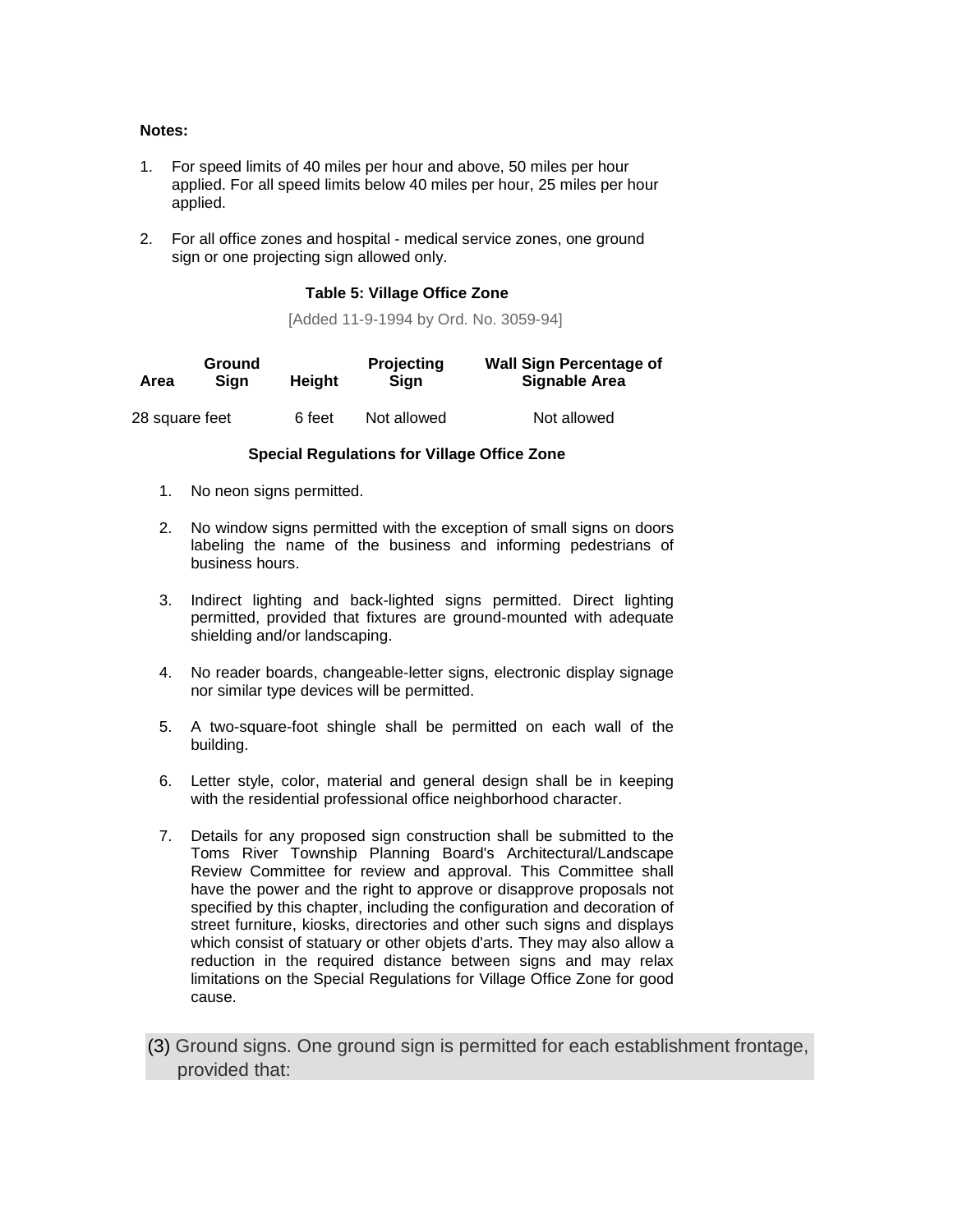- [\(a\)](http://ecode360.com/12011967#12011974#12011974) The activity is accessible by automobile and has its own off-street parking. If this condition is not met, only a ground sign of less than six square feet shall be allowed.
- [\(b\)](http://ecode360.com/12011967#12011975#12011975) The edge of the building or structure in which the activity is conducted is set back at least 30 feet from the edge of the street right-of-way it faces.
- [\(c\)](http://ecode360.com/12011967#12011976#12011976) The sign itself is set back from the right-of-way at least the distance set forth below for the listed area. Any allowance is subject to the limits imposed by the applicable Table of Basic Design Elements.

| <b>Area of Sign</b><br>(square feet) | <b>Setback</b><br>(feet) |
|--------------------------------------|--------------------------|
| Up to $30$                           | 10                       |
| Over 30 to 80                        | 20                       |
| More than 80                         | 30                       |

- [\(d\)](http://ecode360.com/12011967#12011977#12011977) The height of the ground sign measured from the ground at the edge of the roadway to which it is adjacent to the top of the sign does not exceed that allowed under the appropriate table.
- [\(e\)](http://ecode360.com/12011967#12011978#12011978) The sign is not closer than 100 feet to a prior existing ground sign of six square feet or more.
- [\(f\)](http://ecode360.com/12011967#12011979#12011979) The ground sign is no more than six square feet if there is also a projecting sign on the establishment frontage.
- [\(g\)](http://ecode360.com/12011967#12011980#12011980) The establishment is not a part of a shopping center or of any group of stores occupying a single site. As to these, special regulations are provided below.
- [\(h\)](http://ecode360.com/12011967#12011981#12011981) No sign located within a sight easement, in a parking area or within 25 feet of any street intersection or access drive shall occupy the space between 30 inches and seven feet above the ground. This prohibition does not apply to supports one foot or less in diameter.
- [\(i\)](http://ecode360.com/12011967#12011982#12011982) Any supporting structure which exceeds 18 inches in any single dimension shall be considered part of the sign for area and setback purposes.

[Added 2-22-1995 by Ord. No. 3084-95]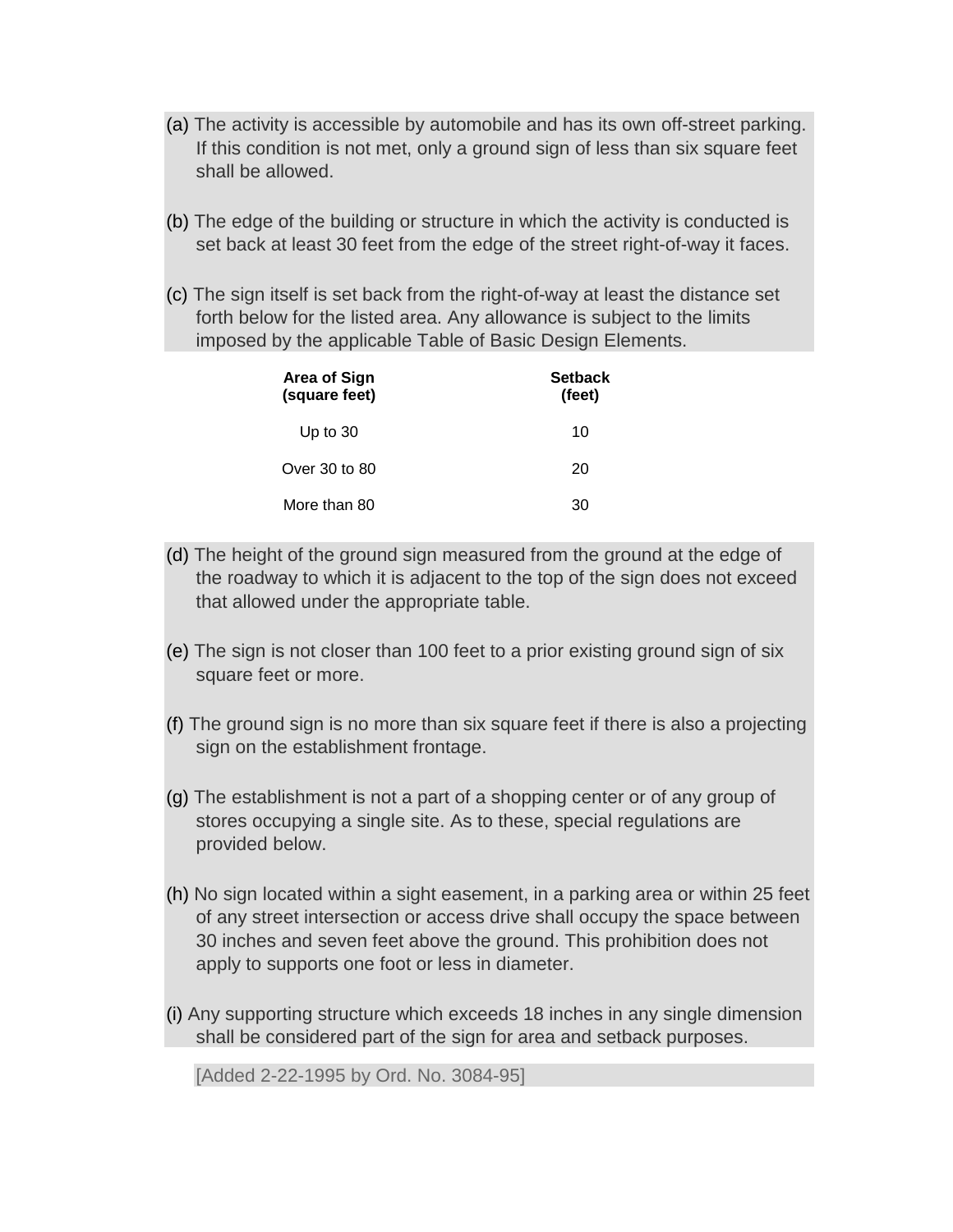- [\(4\)](http://ecode360.com/12011967#12011983#12011983) Wall sign. A wall sign may be attached to, painted on or pinned away from a wall but may not project more than 12 inches. A wall sign positioned between two floors shall not exceed 2/3 of the vertical distance between the windows. A wall sign may not block or interrupt major architectural details nor exceed or overlap its background (except in a vertical direction by up to four feet) or the height permitted for ground signs at that location, whichever is lower.
- [\(5\)](http://ecode360.com/12011967#12011984#12011984) Window sign. A permanent window sign of letters more than four inches in height will be counted in the total items of information of that frontage. It shall, under no circumstances, exceed 30% of the glass area. Only permanent window signs may be used above the first floor. Temporary window signs may be used without being counted in the items of information, provided that they do not exceed 50% of the glass area of that frontage.
- [\(6\)](http://ecode360.com/12011967#12011985#12011985) Roof sign. A roof sign shall not extend above or beyond the roof ridge line, parapet wall or architectural features behind the sign or the ground sign height limitations permitted at that location. All roof signs shall be located between the eaves and the roof ridge line of a pitched roof and shall be of such size that the roof ridge line of the roof is visible above the sign from ground level at a distance of 100 feet from the building. For the purpose of this chapter, a sign located above a canopy roof shall be considered a roof sign. Each establishment shall be permitted one canopy sign, provided that:

[Amended 2-24-1981 by Ord. No. 1998]

- [\(a\)](http://ecode360.com/12011967#12011986#12011986) The main roof be a minimum of three feet higher than the canopy roof.
- [\(b\)](http://ecode360.com/12011967#12011987#12011987) The area of the canopy sign shall be included in the total allowable area for a wall sign.
- [\(c\)](http://ecode360.com/12011967#12011988#12011988) The proposed canopy sign height shall not exceed the ground sign height.
- [\(d\)](http://ecode360.com/12011967#12011989#12011989) The main roof shall be visible above the canopy sign from ground level at a distance of 100 feet from the sign.
- [\(e\)](http://ecode360.com/12011967#12011990#12011990) The canopy sign shall not block major architectural features on the building.
- [\(f\)](http://ecode360.com/12011967#12011991#12011991) Maximum height of a canopy sign shall be four feet.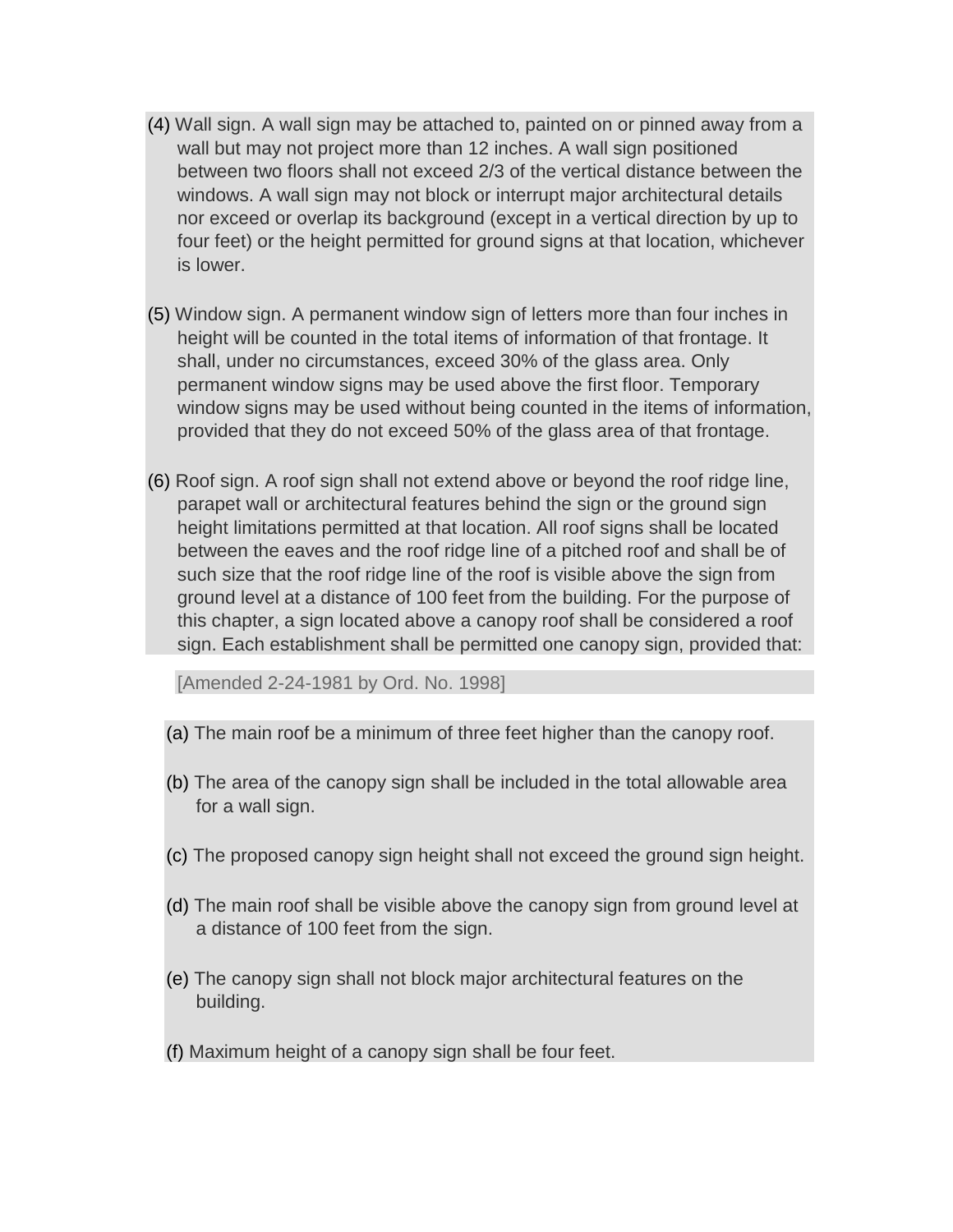- [\(7\)](http://ecode360.com/12011967#12011992#12011992) Projecting signs. One projecting sign per frontage is permitted, provided that the following conditions are met. All such signs must:
	- [\(a\)](http://ecode360.com/12011967#12011993#12011993) Clear the grade or sidewalk by at least eight feet.
	- [\(b\)](http://ecode360.com/12011967#12011994#12011994) Project no more than four feet from the building wall or 1/3 the width of the sidewalk, whichever is less.
	- [\(c\)](http://ecode360.com/12011967#12011995#12011995) Be clear of the wall to which it is attached by a minimum of six inches.
	- [\(d\)](http://ecode360.com/12011967#12011996#12011996) Be attached to a building which is at least 20 feet in width and be no closer than 40 feet to another, then existing, projecting sign unless either sign consists only of a logo, a symbol or a store identification.
	- [\(e\)](http://ecode360.com/12011967#12011997#12011997) Project only at right angles to a wall.
- [\(8\)](http://ecode360.com/12011967#12011998#12011998) Additional regulations. Additional regulations shall apply in all districts unless specifically provided otherwise:

[Amended 4-11-1990 by Ord. No. 2729-90]

- [\(a\)](http://ecode360.com/12011967#12011999#12011999) Street numbers of three to six inches in height and visible from the street are required for each establishment or residence.
- [\(b\)](http://ecode360.com/12011967#12012000#12012000) Awnings, canopies and marquees extending to a point no closer than one foot to the curbline and time-and-temperature displays are permitted for all commercial, institutional and industrial establishments in all districts.
- [\(c\)](http://ecode360.com/12011967#12012001#12012001) Banners are permitted in the Toms River Village District only.
- [\(d\)](http://ecode360.com/12011967#12012002#12012002) Floodlight illumination is permitted in all districts, provided that the light is not directed onto adjoining property or into the eyes of motorists or pedestrians in the public right-of-way in such a manner as to create traffic hazards.
- [\(e\)](http://ecode360.com/12011967#12012003#12012003) Internal and indirect illumination of signs is permitted in all districts.
- [\(f\)](http://ecode360.com/12011967#12012004#12012004) Bare bulb illumination is not allowed except that bulbs of 25 watts or less per bulb are permitted for all retail, entertainment, hotel, motel and restaurant service establishments in all districts, provided that the bulbs are an integral part of the sign.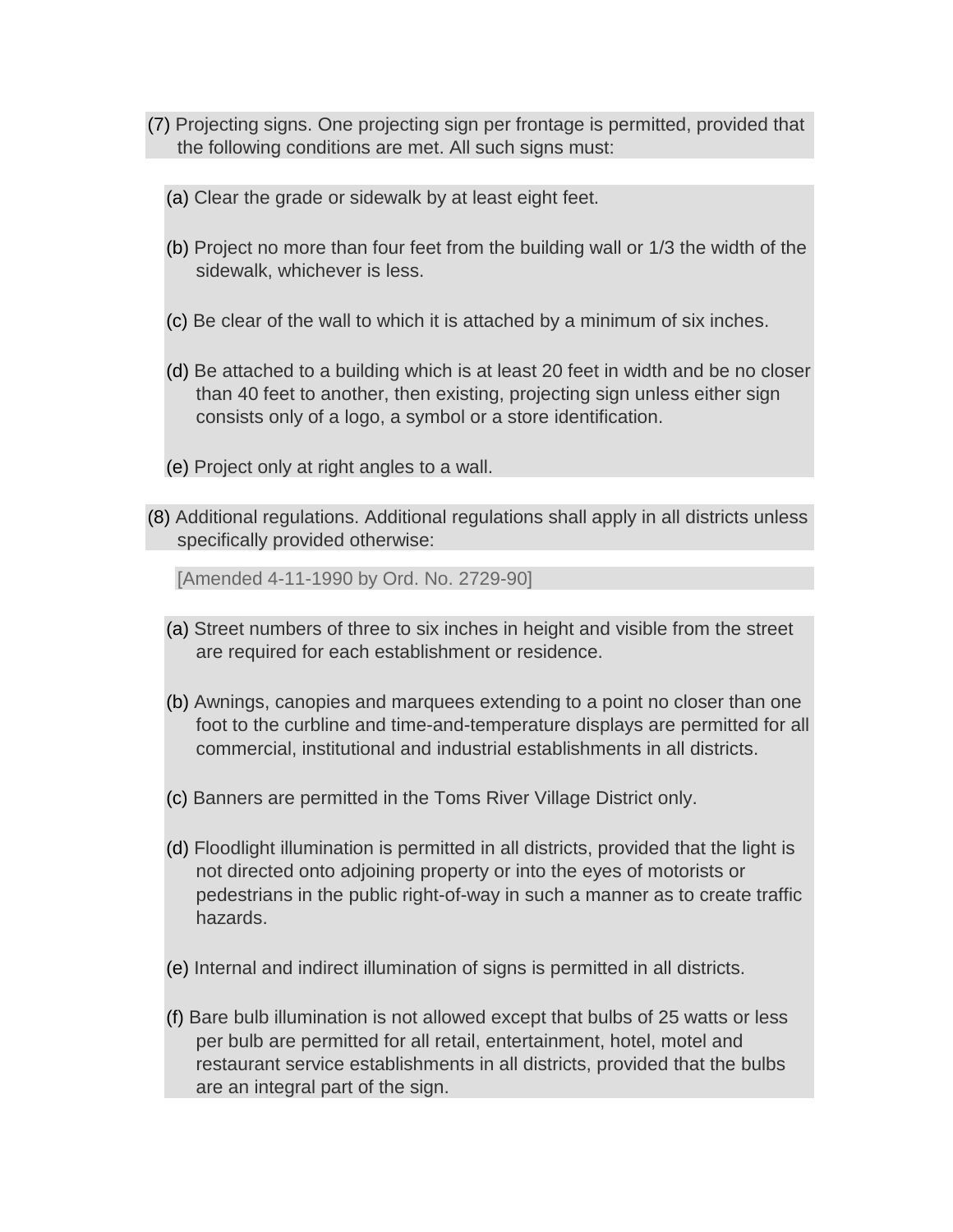- [\(g\)](http://ecode360.com/12011967#12012005#12012005) All combinations of color and material are permitted for all commercial and industrial establishment signs as long as there is no traffic safety hazard as a result of the same.
- [\(h\)](http://ecode360.com/12011967#12012006#12012006) Reader boards or changeable letter areas of signs erected may not exceed 30% of the constructed sign area. The combined areas of the static/fixed and changeable letter portion of the sign shall not exceed the sign area limits of this chapter.

[Added 2-22-1995 by Ord. No. 3084-95; 12-9-2003 by Ord. No. 3843-03]

[\(i\)](http://ecode360.com/12011967#12012007#12012007) Each and every establishment shall install a street number identification on the establishment and any ground sign erected being not less than six inches in height and contrasting in color to the background upon which it is installed.

[Added 2-22-1995 by Ord. No. 3084-95]

[\(j\)](http://ecode360.com/12011967#12012008#12012008) As part of a freestanding/ground sign, a motor vehicle service station may display one changeable letter sign per frontage which lists the type and price of any motor fuels and the same shall not be considered in any calculation of items of information or sign area. Said sign shall be exempt from Subsection **[A\(8\)\(h\)](http://ecode360.com/12011967#12012006#12012006)** above.

[Added 2-22-1995 by Ord. No. 3084-95]

[B.](http://ecode360.com/12011967#12012009#12012009) Exempted signs. The following described signs shall be exempted from licensing and control if they contain seven or fewer items of information and meet the specific requirements set forth below and the setback requirements noted above in § **[348-8](http://ecode360.com/12011967#12011456#12011456)**.26A(3)(c). If the criteria are met, no application need be made or license need to be obtained to allow the erection of such signs. All signs which are not located or designed to be seen from the right-of-way of a street or highway or any vehicular circulation area shall also be exempt from the provisions of this section. All signs which are located or designed to be seen from the right-of-way of a street or highway and which are considered exempted signs shall not exceed the sign area limitations for the specified portion of the Township in which the sign is located.

[Amended 3-25-1992 by Ord. No. 2897-92; 5-13-1992 by Ord. No. 2911-92; 11-28-1990 by Ord. No. 2769-90; 2-22-1995 by Ord. No. 3084-95; 6-11-2002 by Ord. No. 3698-02; 12-9-2003 by Ord. No. 3843-03]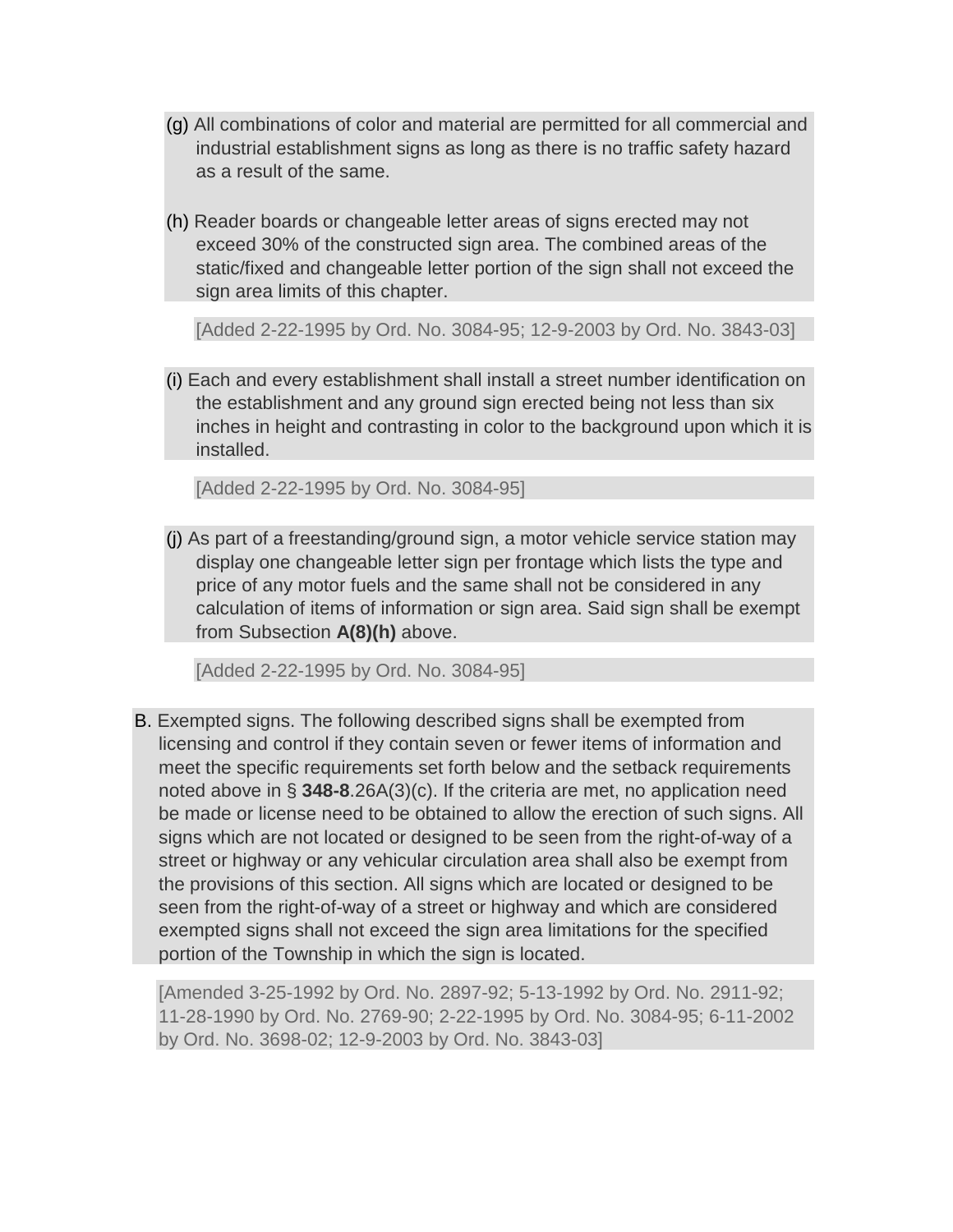- [\(1\)](http://ecode360.com/12011967#12012010#12012010) Construction signs. One nonilluminated sign, not exceeding 40 square feet in area or eight feet in height, denoting the architect, engineer, contractors or other participants in construction and owners and future occupants, may be placed upon the property where the work is under construction.
- [\(2\)](http://ecode360.com/12011967#12012011#12012011) Directional signs. Signs not exceeding four square feet, containing lettering not exceeding six inches in height and designed to direct and inform the public as to entry, exit, service areas, loading or special parking instructions or similar information, whether internally lighted or not, are exempt. Moving directional lights are allowed where required for safety reasons. Any such signs must be not less than 10 feet from the street right-of-way and may not exceed 30 inches in height within 25 feet of any access drive.
- [\(3\)](http://ecode360.com/12011967#12012012#12012012) Government flags and historic markers. Any flag of the United States of America, the State of New Jersey, the Township of Toms River, any other governmental entity or any other religious or fraternal organization and memorial or historic tablets, information as to the name of a building, date of erection, special description or other material of historic interest, when cut into a masonry surface or constructed of bronze or other similar material and not exceeding six square feet, shall be exempt.
- [\(4\)](http://ecode360.com/12011967#12012013#12012013) Nameplates. One nameplate sign, as defined above, is allowed per frontage, provided that it does not exceed two square feet in size and is not illuminated by a total of more than 25 watts.
- [\(5\)](http://ecode360.com/12011967#12012014#12012014) Political signs. Political signs shall be exempt for a period commencing 30 days prior to the election and five days subsequent to the election. All such political signs shall be subject to the requirements of §§ **[427-3D\(5\)](http://ecode360.com/12016648#12016648)**, **[\(6\)](http://ecode360.com/12016649#12016649)** and **[\(7\)](http://ecode360.com/12016650#12016650)** and **[427-5](http://ecode360.com/12016659#12016659)** of the Code of the Township of Toms River, New Jersey.
- [\(6\)](http://ecode360.com/12011967#12012015#12012015) Real estate signs. One nonilluminated sign per frontage shall be exempt, provided that the same does not exceed 12 square feet and four feet in height in residential areas, nor 32 square feet and eight feet in height in all other zones.
- [\(7\)](http://ecode360.com/12011967#12012016#12012016) Outdoor Christmas decorations. Commercial outdoor Christmas decorations are exempt, provided that they do not advertise a product or establishment and are not erected prior to October 30 and are removed by January 15 of the following year.
- [\(8\)](http://ecode360.com/12011967#12012017#12012017) Special events signs. Special events signs are exempt, provided that the event advertised has been approved by the Planning Board, and provided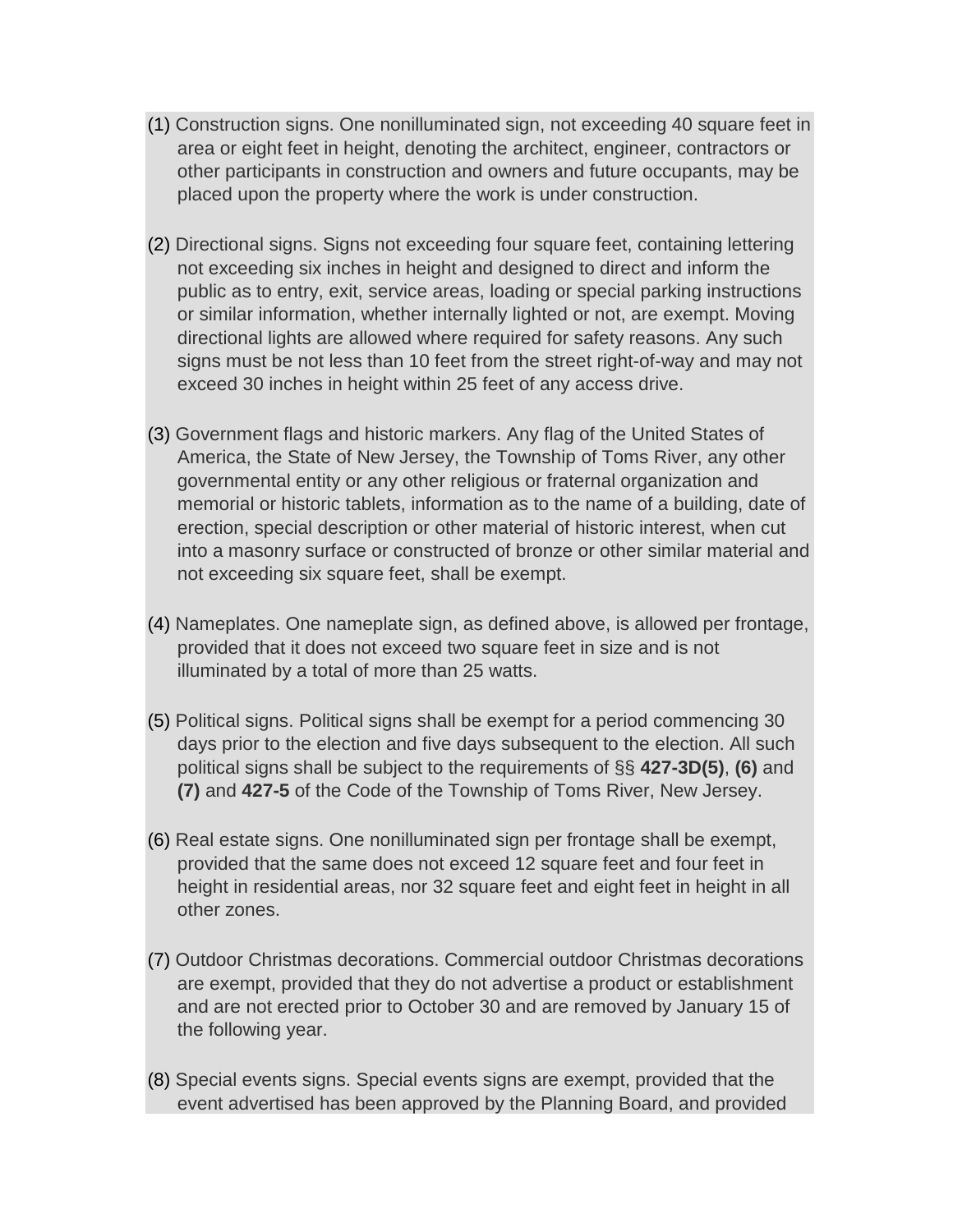that the sign is not erected for a period longer than 35 days, which period shall terminate within five days after the event.

- [\(9\)](http://ecode360.com/12011967#12012018#12012018) Subdivision sign. One nonilluminated sign advertising premises under development shall be exempt, provided that the same does not exceed 40 square feet in area nor eight feet in height.
- [\(10\)](http://ecode360.com/12011967#12012019#12012019) Temporary window signs. Any window sign meeting the definition of a temporary sign is exempt.
- [\(11\)](http://ecode360.com/12011967#12012020#12012020) Traffic or other municipal signs. Any sign erected by the Township of Toms River, County of Ocean or State of New Jersey or required to be erected by law; and no-trespassing or no-hunting signs, provided that the same do not exceed two square feet in area, are exempt.
- [\(12\)](http://ecode360.com/12011967#12012021#12012021) Signs painted on or attached to motor vehicles or trailers or other portable devices. Signs painted on or attached to motor vehicles or trailers or other portable devices are exempt, provided that such signs pertain to the function of the vehicle or to the business of its owner. The parking or storing of these motor vehicles, trailers or portable devices is prohibited, except:

[Added 4-25-2006 by Ord. No. 4004-06]

- [\(a\)](http://ecode360.com/12011967#12012022#12012022) Sites containing only residential uses may have one motor vehicle with a gross weight of four tons or less if the occupant of the residence owns the motor vehicle.
- [\(b\)](http://ecode360.com/12011967#12012023#12012023) In all other sites, the parking or storing of these motor vehicles, trailers or portable devices may be located:
	- [\[1\]](http://ecode360.com/12011967#12012024#12012024) In the side yard or rear yard as established by the zoning designation where the subject property is located.
	- [\[2\]](http://ecode360.com/12011967#12012025#12012025) In the front yard as established by the zoning designation where the subject property is located, if parking spaces are approved for such uses by the Toms River Township Planning Board or Zoning Board.
- [C.](http://ecode360.com/12011967#12012026#12012026) \*Special situations. *Editor's Note: For an explanation of the asterisk (\*), see the definition of "variance" in § [348-2.3](http://ecode360.com/12011967#12009840#12009840).* The following standards for special situations are hereby established:

[Amended 9-14-1982 by Ord. No. 2116; 9-25-1991 by Ord. No. 2859-91]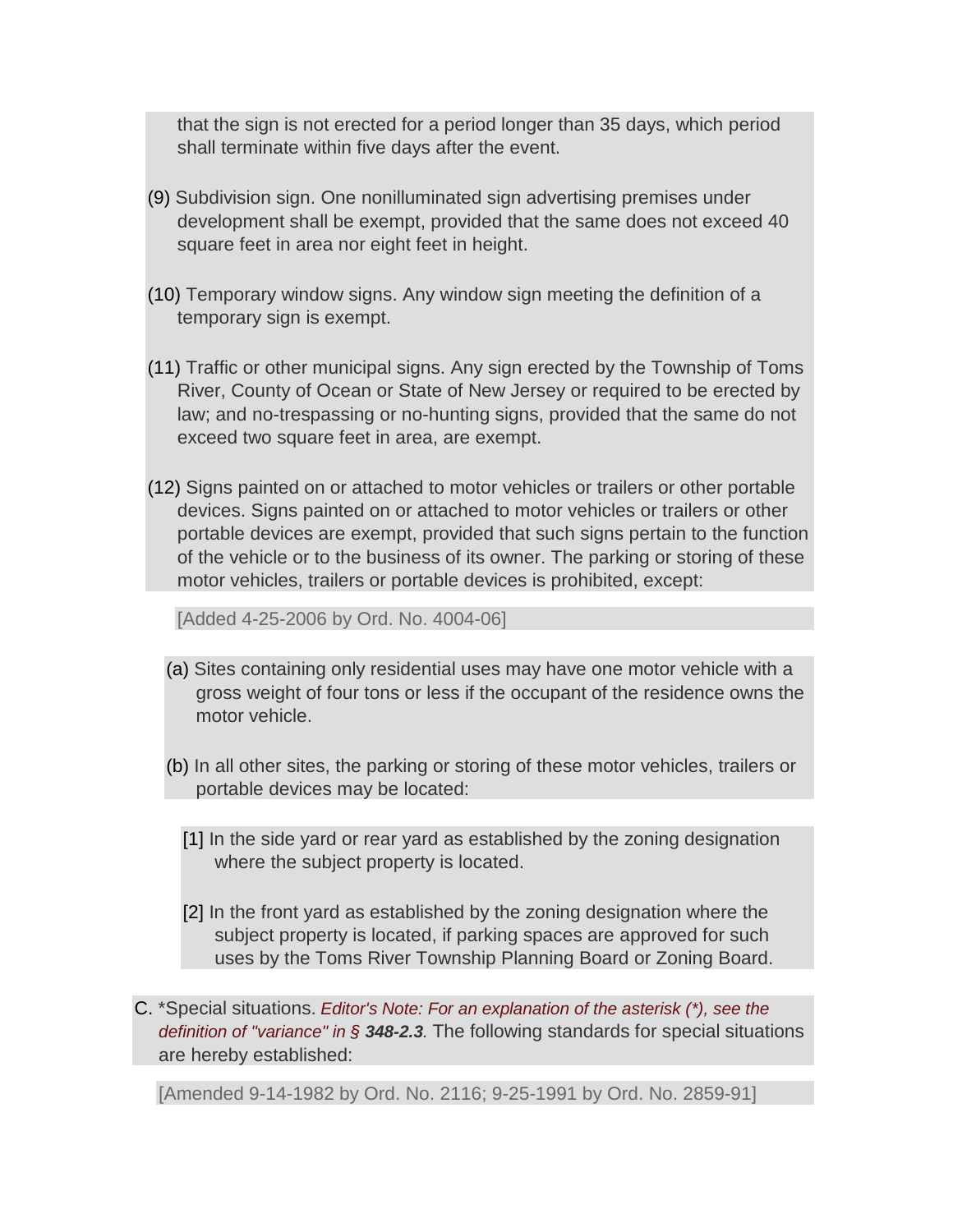- [\(1\)](http://ecode360.com/12011967#12012027#12012027) Multiple frontage. An establishment having frontage on more than one street may display signs on each frontage as if it had no other frontage.
- [\(2\)](http://ecode360.com/12011967#12012028#12012028) Shopping centers and multiple use or joint occupancy of a site or building.
	- [\(a\)](http://ecode360.com/12011967#12012029#12012029) If a site or building is shared by distinctly separate proprietorships as in the case of a shopping center, each such establishment shall be treated separately as to items of information and other factors. This exception shall not apply to ground signs. Those premises having in excess of 600 feet of frontage on a street shall be allowed an additional ground sign for each 500 feet in excess of 100 feet, provided that such signs are located at least 300 feet apart. Each ground sign so provided for may contain up to seven items of information.
	- [\(b\)](http://ecode360.com/12011967#12012030#12012030) A shopping center of over 15 acres is permitted, per frontage, one ground sign which exceeds by 50% the basic design element height and area limitations at that location, provided that the items of information on the sign are limited to the name of the center and the names of attractions at theaters within the center, if any.
- [\(3\)](http://ecode360.com/12011967#12012031#12012031) (Reserved) *Editor's Note: Former Subsection C(3), Billboard areas, was repealed 12-27-2011 by Ord. No. 4342-11.*
- [\(4\)](http://ecode360.com/12011967#12012032#12012032) Industrial parks. Industrial parks may have one ground sign for each frontage, and each sign shall meet all of the requirements of the Table of Basic Design Elements which applies to the area. Within the site, and not designed to be seen from the roads outside the site, one ground sign is permitted for each establishment. The individual signs shall not exceed 10 feet in height, and the maximum area shall be based on the signable area of the plant wall facing the public right-of-way.
- [\(5\)](http://ecode360.com/12011967#12012033#12012033) Super graphics. Super graphics shall be allowed if the design is approved by the Planning Board. Applications shall include design details and written permission of the owner of the building. No advertising words may be included in the design.
- [\(6\)](http://ecode360.com/12011967#12012034#12012034) Sidewalk showcases and kiosks. Sidewalk showcases and kiosks are permitted if the structure, design and use are approved by the Planning Board, which shall consider such application with particular reference to traffic and safety considerations.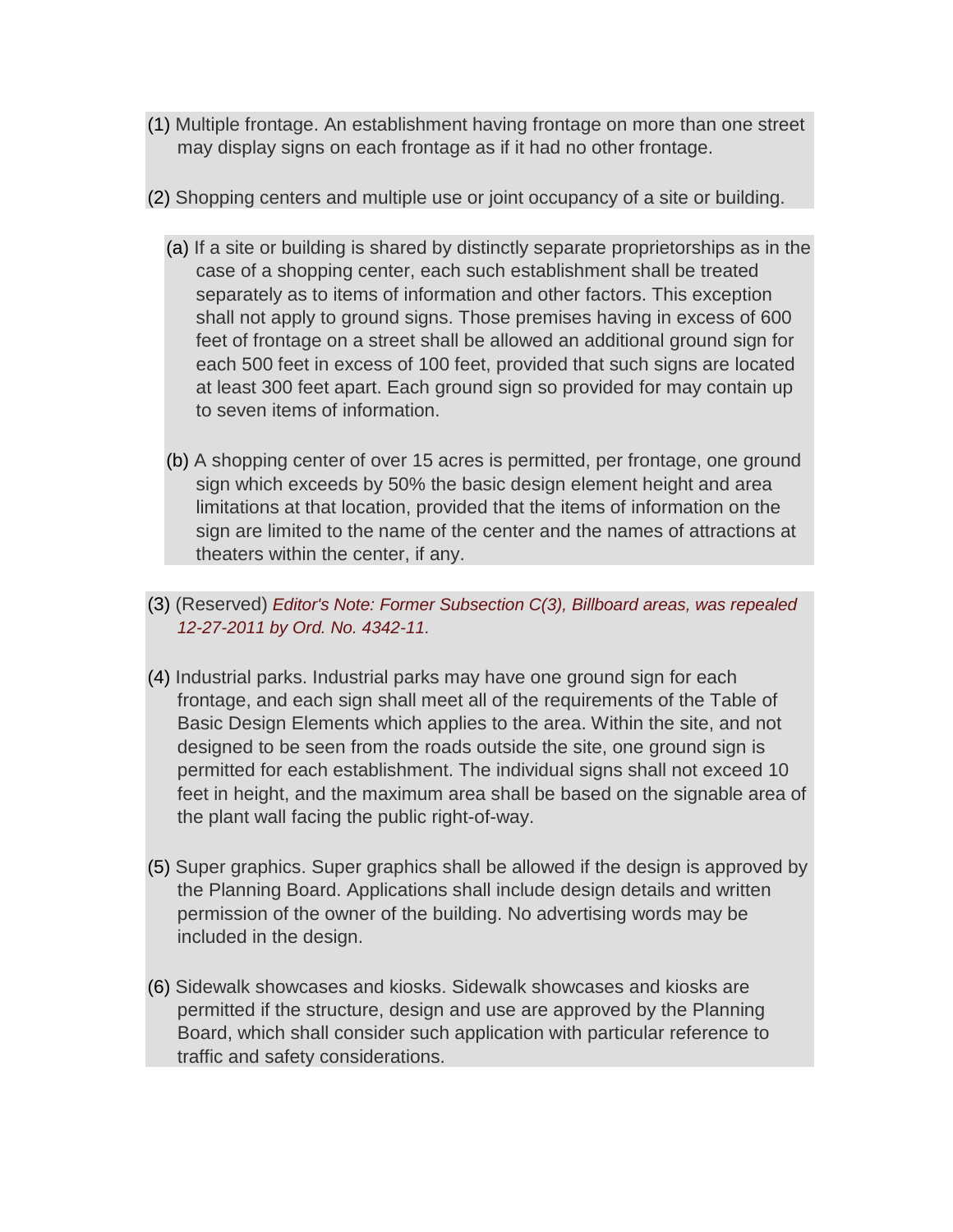- [\(7\)](http://ecode360.com/12011967#12012035#12012035) Motorist information signs. Signs of up to 20 square feet, meeting all other requirements of this section, may be located in the Industrial or Highway Business Zones to direct motorists to essential services only.
- [\(8\)](http://ecode360.com/12011967#12012036#12012036) One-story commercial buildings, wall sign. Every one-story commercial building shall be considered to have a signable area extending five feet above the top of the window line. Within that area, a wall sign may be attached to the building and may extend above the roofline. No sign may extend more than five feet above the top window line, and all other requirements of this chapter and the tables annexed to it shall be met.
- [\(9\)](http://ecode360.com/12011967#12012037#12012037) Off-site subdivision signs. Three nonilluminated signs advertising premises under development may be located off-site from said premises, provided that they are located along minor or principal arterial highways and on properties zoned other than residential. The location(s) and detail(s) of all off-site subdivision signs shall be approved by the Planning Board and shall meet all other requirements of this section.
- [D.](http://ecode360.com/12011967#12012038#12012038) \*Prohibited signs. *Editor's Note: For an explanation of the asterisk (\*), see the definition of "variance" in § [348-2.3](http://ecode360.com/12011967#12009840#12009840).* No sign shall be constructed, reconstructed, erected or maintained which:

[Amended 4-11-1990 by Ord. No. 2729-90; 9-25-1991 by Ord. No. 2859-91]

- [\(1\)](http://ecode360.com/12011967#12012039#12012039) Is located in the public right-of-way.
- [\(2\)](http://ecode360.com/12011967#12012040#12012040) Offends public morals or decency.
- [\(3\)](http://ecode360.com/12011967#12012041#12012041) Is an imitation of or resembles an official traffic sign.
- [\(4\)](http://ecode360.com/12011967#12012042#12012042) By reason of its size, location, movement, content, coloring or manner of illumination may be confused with or hide a traffic control device.
- [\(5\)](http://ecode360.com/12011967#12012043#12012043) Advertises or publicizes an activity, business, product or service which is itself not available on the site upon which the sign is located. The only exception to this prohibition shall be those signs which are provided for under Subsection **[C\(7\)](http://ecode360.com/12011967#12012035#12012035)**, Motorist information signs, Subsection **[C\(9\)](http://ecode360.com/12011967#12012037#12012037)**, Off-site subdivision signs, and § **[348-9](http://ecode360.com/12011967#12012509#12012509)**.23, Billboards, of Chapter **[348](http://ecode360.com/12011967#11762651#11762651)**, Land Use and Development Regulations.

[Amended 9-14-1982 by Ord. No. 2116; 12-27-2011 by Ord. No. 4342-11]